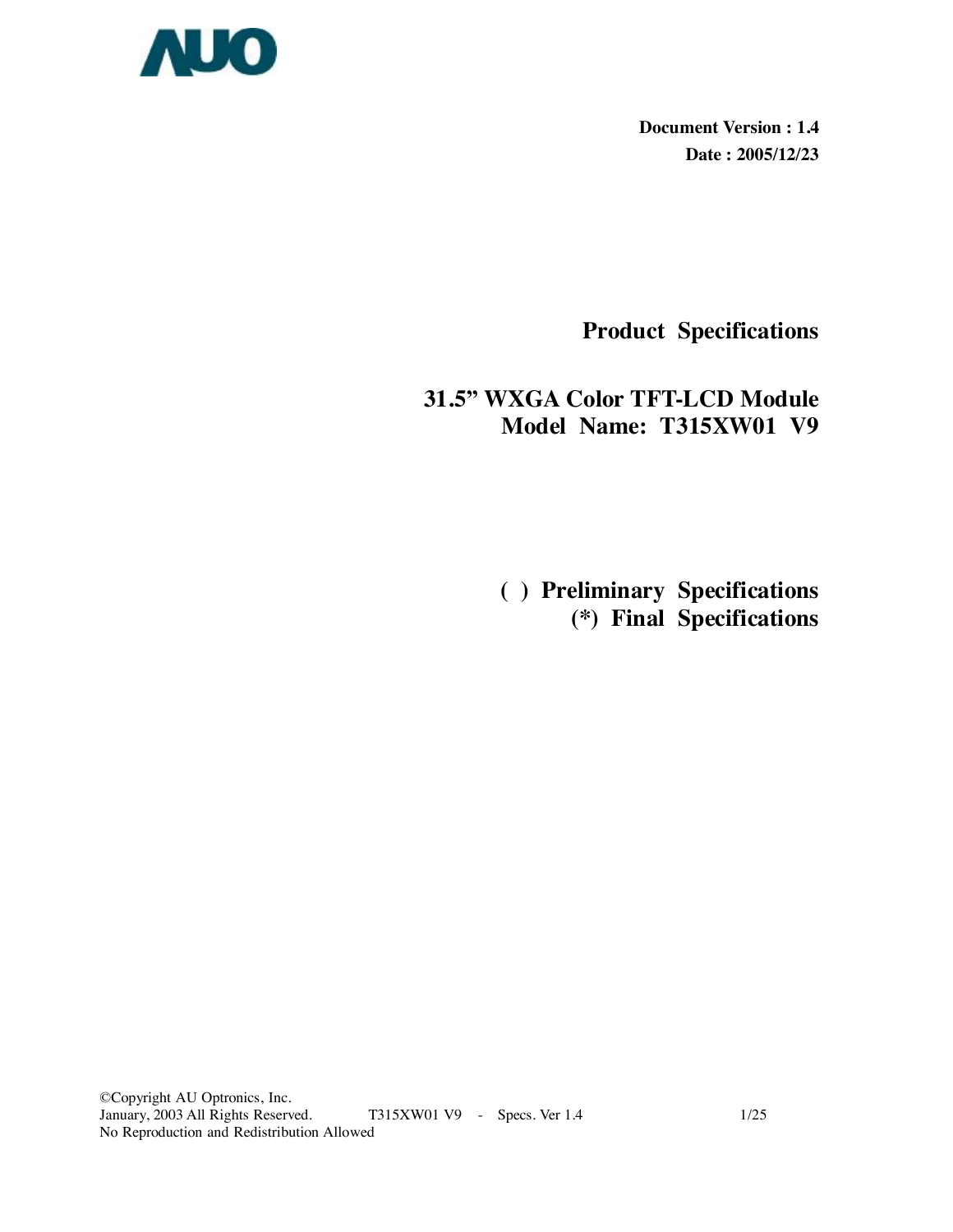

# **Contents**

| <b>No</b>      |                              |
|----------------|------------------------------|
|                | COVER                        |
|                | <b>CONTENTS</b>              |
|                | RECORD OF REVISIONS          |
| 1.             | <b>GENERAL DESCRIPTION</b>   |
| $\overline{2}$ | ABSOLUTE MAXIMUM RATINGS     |
| 3              | ELECTRICAL SPECIFICATIONS    |
| $3 - 1$        | ELECTRICAL CHARACTREISTICS   |
| $3 - 2$        | INTERFACE CONNECTIONS        |
| $3 - 3$        | SIGNAL TIMING SPECIFICATIONS |
| $3-4$          | SIGNAL TIMING WAVEFORMS      |
| $3-5$          | COLOR INPUT DATA REFERNECE   |
| $3-6$          | POWER SEQUENCE               |
| 4              | OPTICAL SFECIFICATIONS       |
| 5              | MECHANICAL CHARACTERISTICS   |
| 6              | <b>RELIABLITY</b>            |
| 7              | INTERNATIONAL STANDARDS      |
| $7-1$          | SAFETY                       |
| $7-2$          | EMC                          |
| 8              | Packing                      |
| 9              | <b>PRECAUTIONS</b>           |

©Copyright AU Optronics, Inc. January, 2003 All Rights Reserved. T315XW01 V9 - Specs. Ver 1.4 2/25 No Reproduction and Redistribution Allowed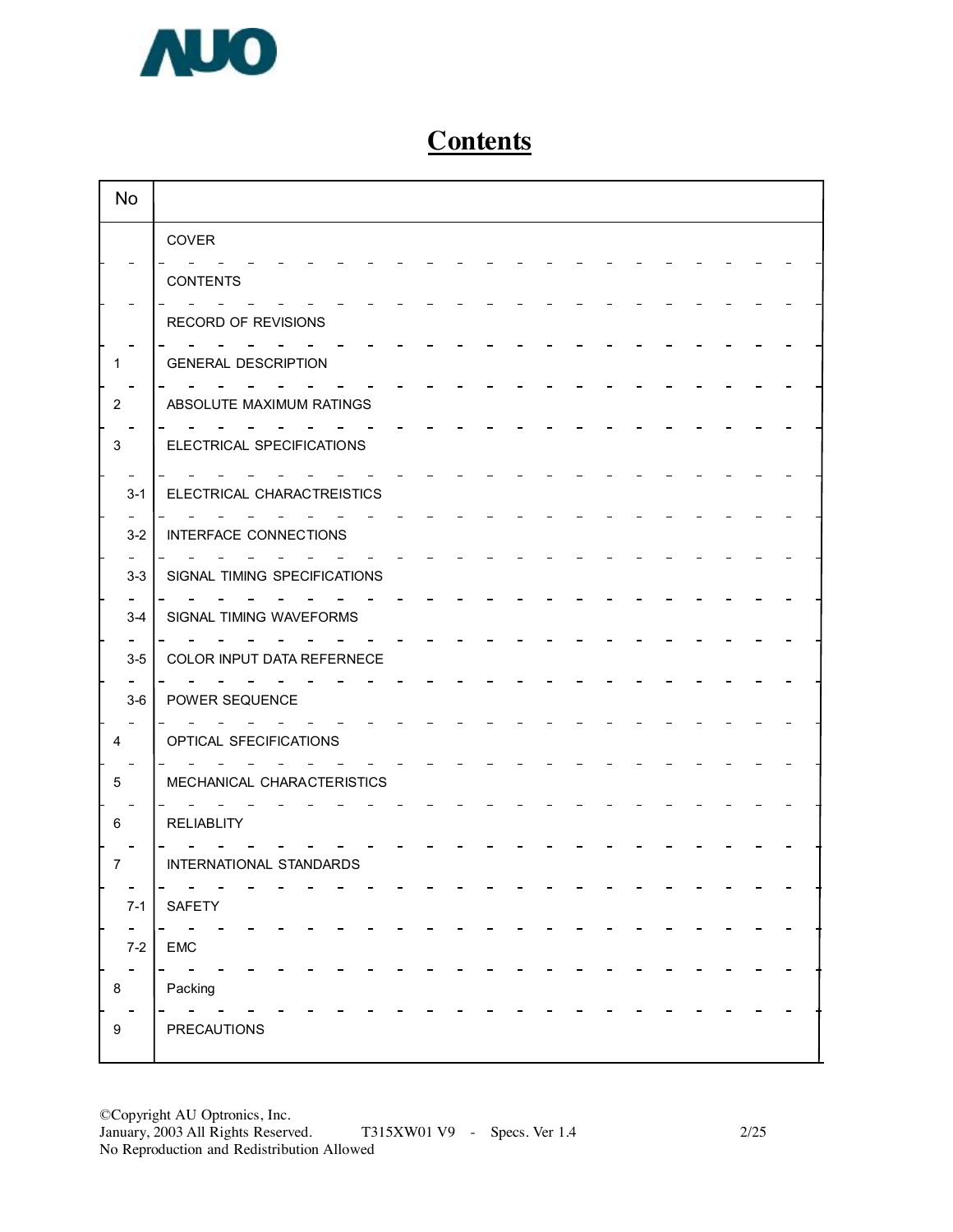

| <b>Version</b> | <b>Date</b> | N <sub>0</sub> | <b>Old Description</b>          | <b>New Description</b>          | <b>Remark</b> |
|----------------|-------------|----------------|---------------------------------|---------------------------------|---------------|
| 0.1            | 2005/8/2    | All            |                                 | A11                             | First Issued  |
| 1.0            | 2005/10/12  | 6              | Electrical Characteristics: TBD | Electrical Characteristics:     | Updated       |
|                |             | 9              | Inverter specs: TBD             | Inverter specs :                | Updated       |
|                |             | 18,19          |                                 | Front and rear drawing          | Add           |
|                |             | 20             | Shock: 50G/11ms                 | Shock: 100G/2ms                 | Updated       |
| 1.1            | 2005/10/17  | 16             | Response time : max 20ms        | Response time : max ---         | Updated       |
| 1.2            | 2005/11/30  | 14             | t3 min: 800ms                   | t3 min: 700 or (200)*1 ms       | Updated       |
| 1.3            | 2005/12/2   | 14             | $t2$ min:50ms, max:100ms        | t2 min:20ms, max:50ms           | Updated       |
|                |             | 15             | Inverter timing                 | Inverter timing                 | Updated       |
| 1.4            | 2005/12/23  | 16             | Luminance Variation 9pnt < 1.4  | Luminance Variation $5pt < 1.3$ | Updated       |
|                |             |                |                                 |                                 |               |
|                |             |                |                                 |                                 |               |
|                |             |                |                                 |                                 |               |
|                |             |                |                                 |                                 |               |
|                |             |                |                                 |                                 |               |
|                |             |                |                                 |                                 |               |
|                |             |                |                                 |                                 |               |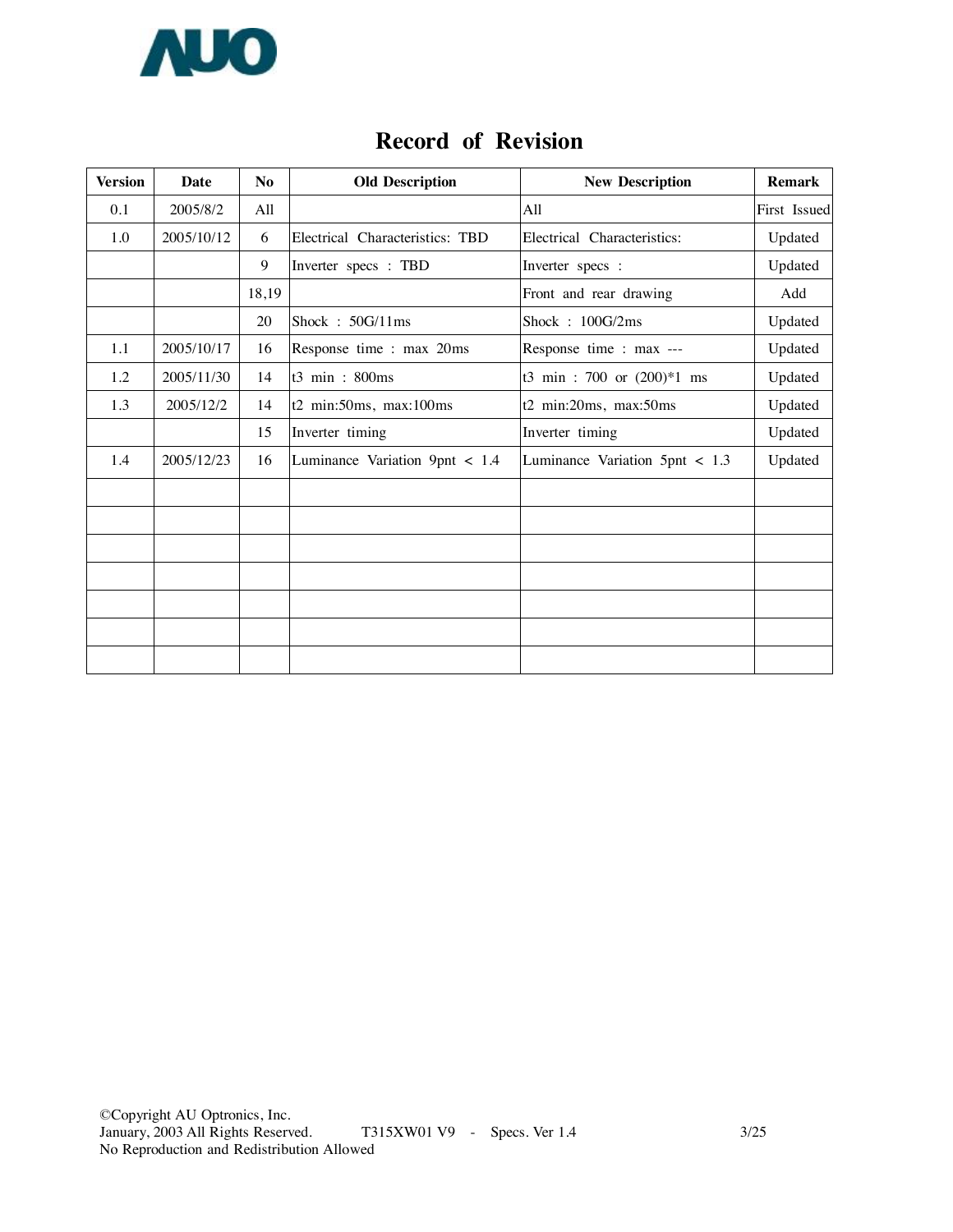

## **1. General Description**

This specification applies to the 31.51 inch Color TFT-LCD Module T315XW01 V9. This LCD module has a TFT active matrix type liquid crystal panel 1366x768 pixels, and diagonal size of 31.51 inch. This module supports 1366x768 XGA-WIDE mode (Non-interlace). Each pixel is divided into Red, Green and Blue sub-pixels or dots which are arranged in vertical stripes. Gray scale or the brightness of the sub-pixel color is determined with a 8-bit gray scale signal for each dot.

The T315XW01 V9 has been designed to apply the 8-bit 1 channel LVDS interface method. It is intended to support displays where high brightness, wide viewing angle, high color saturation, and high color depth are very important.

| <b>Items</b>              | <b>Specification</b>                    | Unit          | <b>Note</b>          |
|---------------------------|-----------------------------------------|---------------|----------------------|
| <b>Active Screen Size</b> | <b>31.51 inches</b>                     |               |                      |
| <b>Display Area</b>       | 697.68 (H) x 392.26(V)                  | mm            |                      |
| <b>Outline Dimension</b>  | $760.0(H) \times 450.0(V) \times 47(D)$ | mm            | <b>With inverter</b> |
| <b>Driver Element</b>     | a-Si TFT active matrix                  |               |                      |
| <b>Display Colors</b>     | 16.7M                                   | <b>Colors</b> |                      |
| Number of Pixels          | 1366 x 768                              | <b>Pixel</b>  |                      |
| <b>Pixel Pitch</b>        | 0.51075                                 | mm            |                      |
| <b>Pixel Arrangement</b>  | <b>RGB</b> vertical stripe              |               |                      |
| <b>Display Mode</b>       | <b>Normally Black</b>                   |               |                      |
| <b>Surface Treatment</b>  | AG, 3H                                  |               |                      |

### **\* General Information**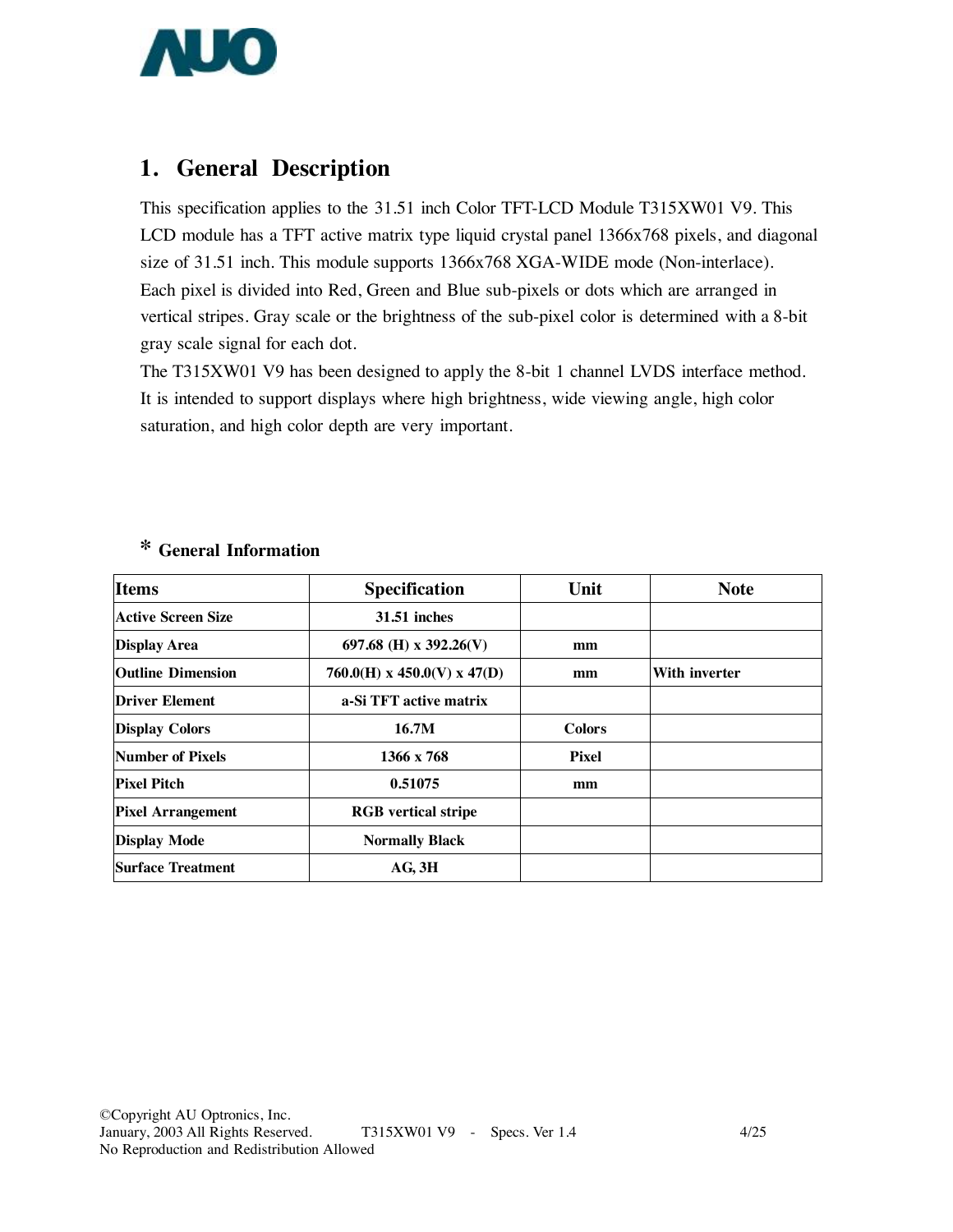

## **2. Absolute Maximum Ratings**

The following are maximum values which, if exceeded, may cause permanent damage to the unit.

| <b>Item</b>                           | <b>Symbol</b> | Min      | <b>Max</b> | Unit                      | <b>Conditions</b> |
|---------------------------------------|---------------|----------|------------|---------------------------|-------------------|
| LCD Drive Voltage                     | Vcc           | $-0.3$   | 14.0       | [Vol <sub>t</sub> ]       | Note 1            |
| Input Voltage of Signal               | Vin           | $-0.3$   | 3.6        | [Vol <sub>t</sub> ]       | Note 1            |
| <b>BLU</b> Input Voltage              | <b>VDDB</b>   | $-0.3$   | 27         | [Vol <sub>t</sub> ]       | Note 1            |
| <b>BLU Brightness Control Voltage</b> | <b>VBLON</b>  | $-0.3$   | 5.0        | [Vol <sub>t</sub> ]       | Note 1            |
| <b>Operating Temperature</b>          | <b>TOP</b>    | $\Omega$ | $+50$      | [°C]                      | Note 2            |
| <b>Operating Humidity</b>             | <b>HOP</b>    | 10       | 90         | [%RH]                     | Note 2            |
| Storage Temperature                   | <b>TST</b>    | $-20$    | $+60$      | $\lceil{^{\circ}C}\rceil$ | Note 2            |
| Storage Humidity                      | <b>HST</b>    | 10       | 90         | [%RH]                     | Note 2            |

Note 1 : Duration = 50msec

Note 2 : Maximum Wet-Bulb should be 39℃ and No condensation.

Note 3 :The relative humidity must not exceed 90% non-condensing at temperatures of 40℃ or less. At temperatures greater than 40℃, the wet bulb temperature must not exceed 39℃.

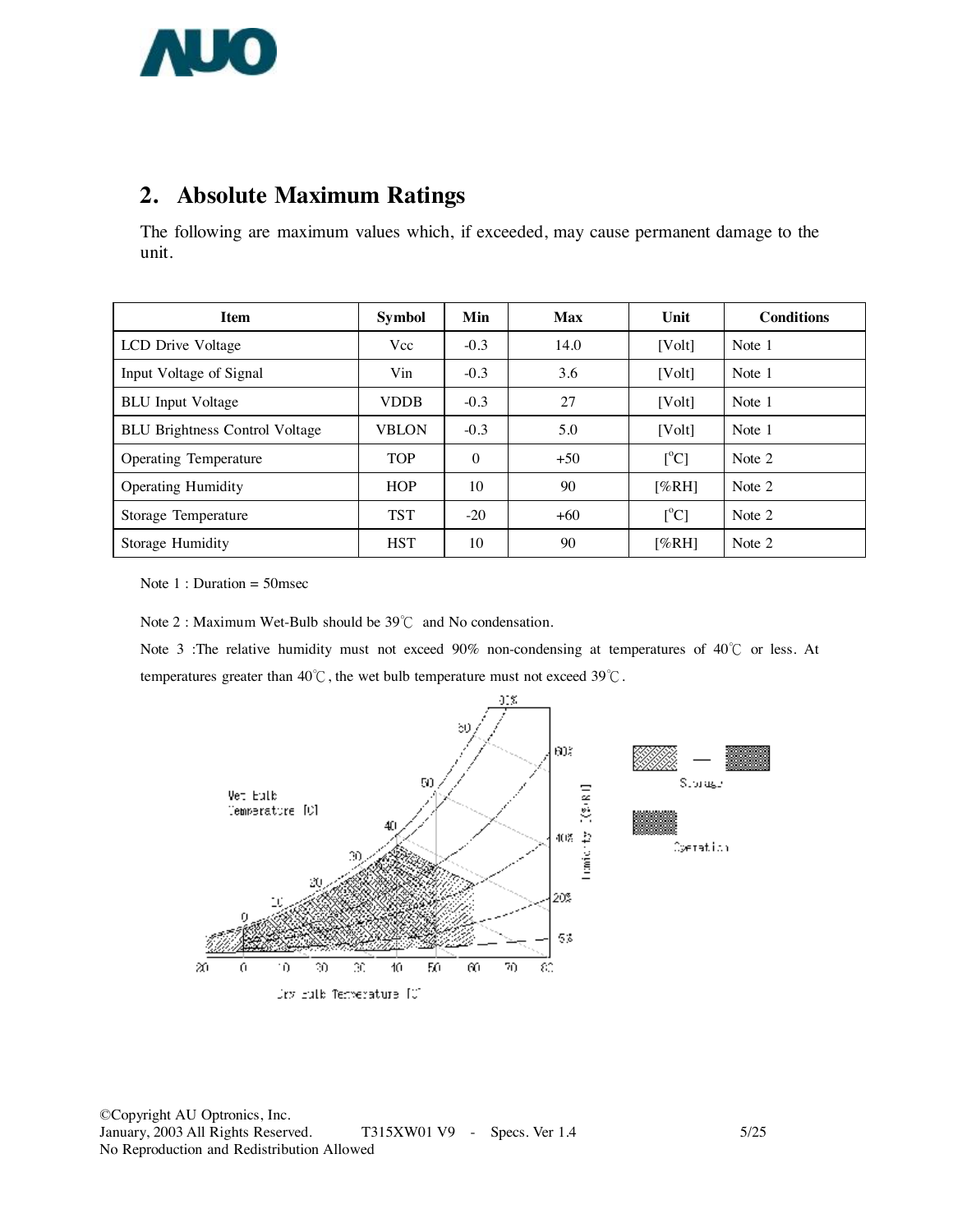

## **3. Electrical Specification**

The T315XW01 V9 requires two power inputs. One is employed to power the LCD electronics and to drive the TFT array and liquid crystal. The second input power for the BLU, is to power inverter..

#### **3-1 Electrical Characteristics**

| <b>Parameter</b>      |                             | <b>Symbol</b> |              | <b>Values</b>            |            | Unit  | <b>Notes</b>   |
|-----------------------|-----------------------------|---------------|--------------|--------------------------|------------|-------|----------------|
|                       |                             |               | Min          | <b>Typ</b>               | <b>Max</b> |       |                |
| LCD:                  |                             |               |              |                          |            |       |                |
|                       | Power Supply Input Voltage  | Vcc           | 10.8         | 12                       | 13.2       | Vdc   |                |
|                       | Power Supply Input Current  | Icc           |              | 0.42                     | 0.5        | A     | $\mathbf{1}$   |
|                       | Power Consumption           | Pc            |              | 5.0                      | 6.6        | Watt  | $\mathbf{1}$   |
| <b>Inrush Current</b> |                             | $I_{RUSH}$    |              | $\overline{\phantom{a}}$ | 2.0        | Apeak | $\overline{2}$ |
| <b>LVDS</b>           | Differential Input High     | <b>VTH</b>    |              |                          | $+100$     | mV    |                |
| Interface             | Threshold Voltage           |               |              |                          |            |       | 3              |
|                       | Differential Input Low      | <b>VTL</b>    | $-100$       |                          |            | mV    |                |
|                       | Threshold Voltage           |               |              |                          |            |       | 3              |
|                       | Common Input Voltage        | <b>VICM</b>   | 1.10         | 1.25                     | 1.40       | V     |                |
| <b>CMOS</b>           | <b>Input High Threshold</b> | <b>VIH</b>    | 2.4          |                          | 3.3        | Vdc   |                |
| Interface             | Voltage                     | (High)        |              |                          |            |       |                |
|                       | Input Low<br>Threshold      | <b>VIL</b>    | $\mathbf{0}$ |                          | 0.7        | Vdc   |                |
|                       | Voltage                     | (Low)         |              |                          |            |       |                |
| Backlight<br>Power    |                             | Pbl           | 79.8         | 84                       | 88.2       | Watt  |                |
| Consumption           |                             |               |              |                          |            |       |                |
| Life Time             |                             |               | 60,000       |                          |            | Hours | $\overline{4}$ |

**Note :** 

- **1.**  $\text{Vcc}=12.0\text{V}, f_v = 60\text{Hz}, \text{fCLK}=81.5\text{Mhz}, 25^{\circ}\text{C}, \text{Test pattern}: \text{white pattern}.$
- **2.** Duration =470 µ*s*
- **3.** VICM = 1.2V
- **4.** The performance of the Lamp in LCM, for example life time or brightness, is extremely influenced by the characteristics of the DC-AC Inverter. So all the parameters of an inverter should be carefully designed so as not to produce too much leakage current from high-voltage output of the inverter. When you design or order the inverter, please make sure unwanted lighting caused by the mismatch of the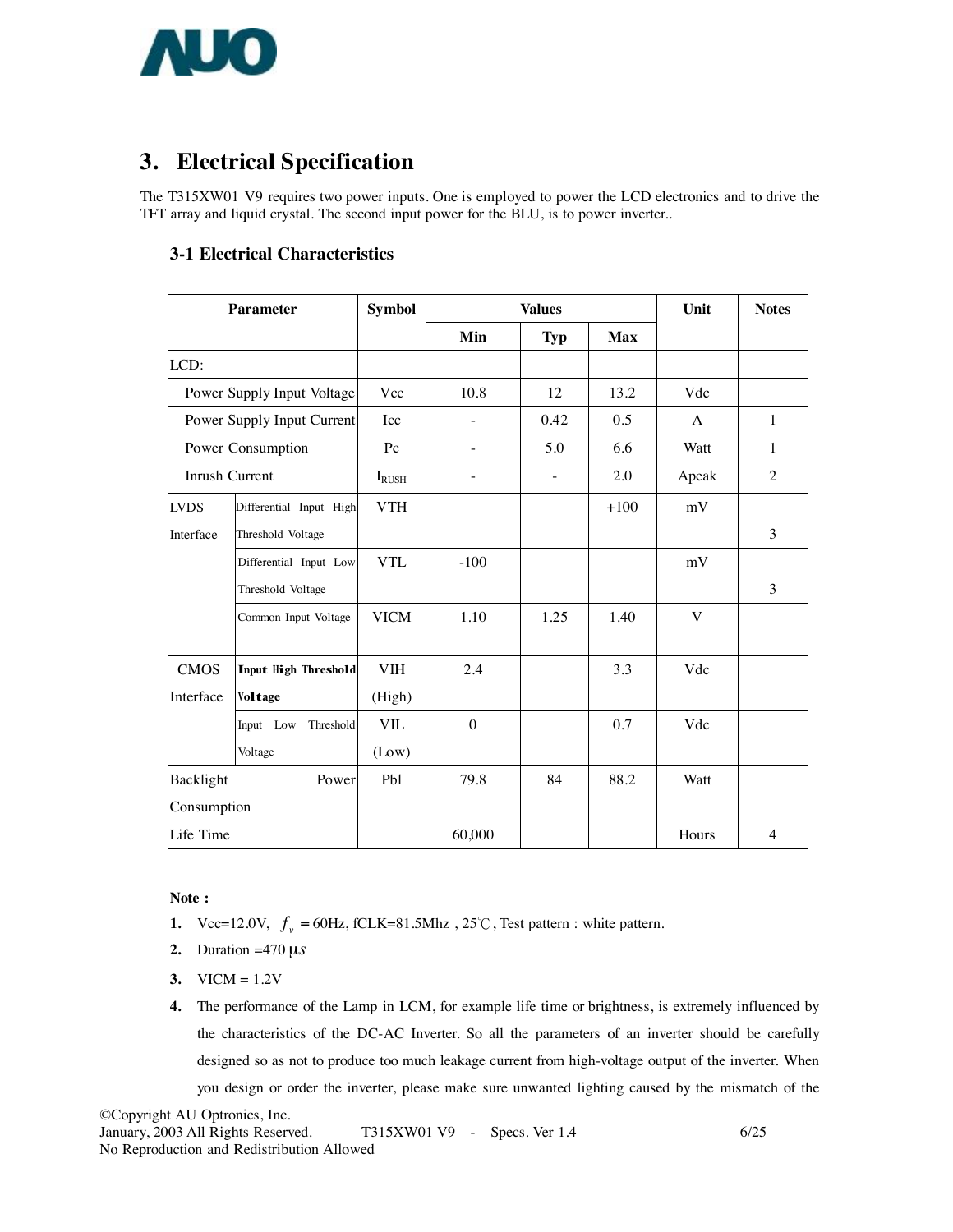

lamp and the inverter (no lighting, flicker, etc) never occurs. When you confirm it, the LCD Assembly should be operated in the same condition as installed in your instrument.

- **5.** Do not attach a conducting tape to lamp connecting wire. If the lamp wire attach to conducting tape, TFT-LCD Module have a low luminance and the inverter has abnormal action because leakage current occurs between lamp wire and conducting tape.
- **6.** The relative humidity must not exceed 80% non-condensing at temperatures of 40℃ or less. At temperatures greater than 40℃, the wet bulb temperature must not exceed 39℃. When operate at low temperatures, the brightness of CCFL will drop and the life time of CCFL will be reduced.



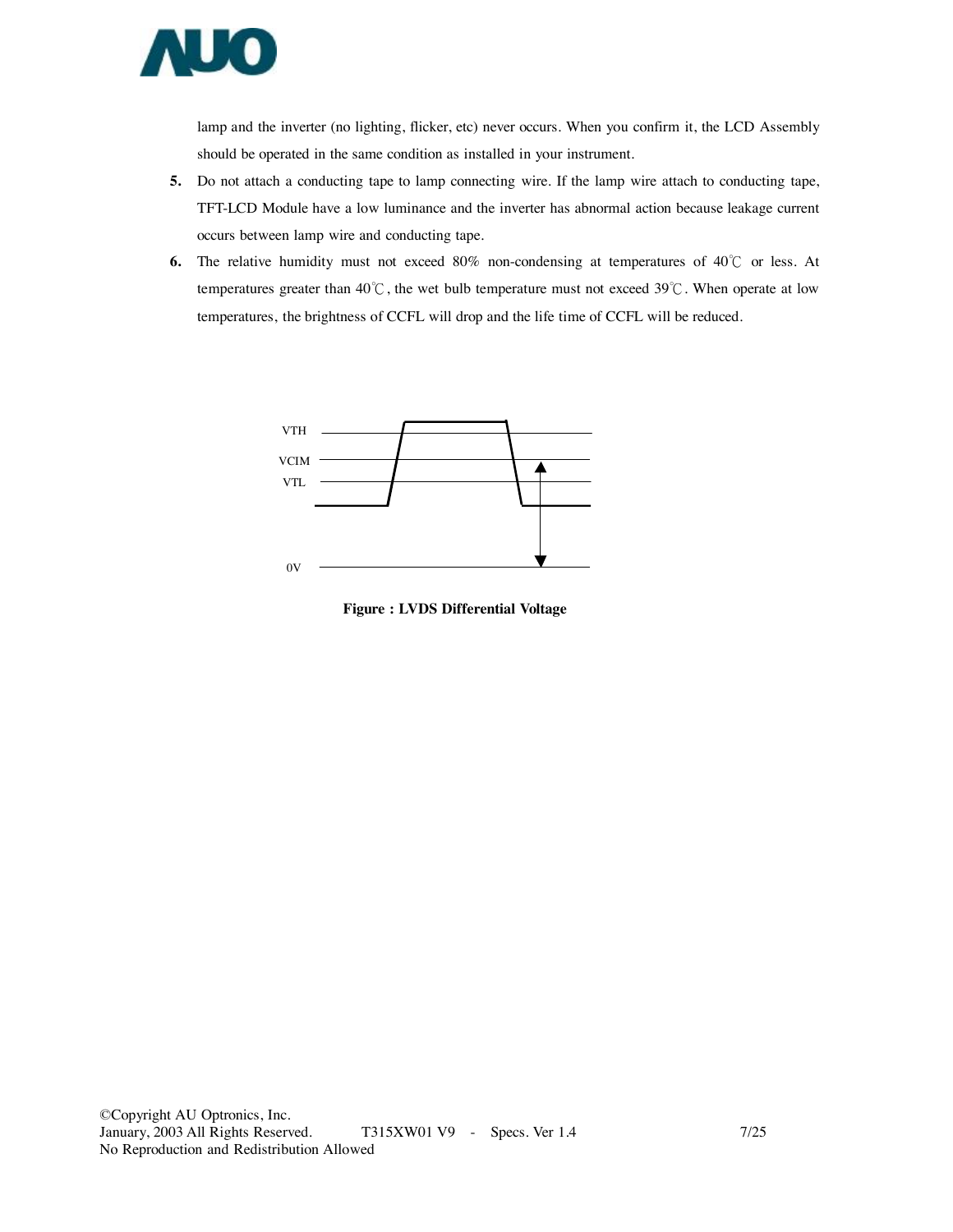

#### **3-2 Interface Connections**

LCD Panel Driving Signal Connector Type and Pin Assignment are as follows:

Connector on Panel: **FI-X30SSL-HF** (Manufactured by JAE) or Equivalent

Mating connector: FI-30C2L (Manufactured by JAE) or Equivalent

| Pin No         | Symbol          | Description                              | Default           |
|----------------|-----------------|------------------------------------------|-------------------|
| 1              | <b>VCC</b>      | $+12V$ , DC, Regulated                   |                   |
| $\overline{c}$ | <b>VCC</b>      | +12V, DC, Regulated                      |                   |
| 3              | <b>VCC</b>      | +12V, DC, Regulated                      |                   |
| 4              | <b>VCC</b>      | +12V, DC, Regulated                      |                   |
| 5              | <b>GND</b>      | Ground and Signal Return                 |                   |
| 6              | <b>GND</b>      | Ground and Signal Return                 |                   |
| 7              | <b>GND</b>      | Ground and Signal Return                 |                   |
| 8              | <b>GND</b>      | Ground and Signal Return                 |                   |
| 9              | LVDS Option     | Low/Open for Normal (NS), High for JEIDA | NS mode           |
| 10             | Reserved        | Open or High                             | AUO internal test |
| 11             | <b>GND</b>      | Ground and Signal Return for LVDS        |                   |
| 12             | RXIN0-          | LVDS Channel 0 negative                  |                   |
| 13             | $RXIN0+$        | LVDS Channel 0 positive                  |                   |
| 14             | <b>GND</b>      | Ground and Signal Return for LVDS        |                   |
| 15             | RXIN1-          | LVDS Channel 1 negative                  |                   |
| 16             | $RXIN1+$        | LVDS Channel 1 positive                  |                   |
| 17             | <b>GND</b>      | Ground and Signal Return for LVDS        |                   |
| 18             | RXIN2-          | LVDS Channel 2 negative                  |                   |
| 19             | $RXIN2+$        | LVDS Channel 2 positive                  |                   |
| 20             | <b>GND</b>      | Ground and Signal Return for LVDS        |                   |
| 21             | <b>RXCLKIN-</b> | LVDS Clock negative                      |                   |
| 22             | RXCLKIN+        | LVDS Clock positive                      |                   |
| 23             | <b>GND</b>      | Ground and Signal Return for LVDS        |                   |
| 24             | RXIN3-          | LVDS Channel 3 negative                  |                   |
| 25             | $RXIN3+$        | LVDS Channel 3 positive                  |                   |
| 26             | <b>GND</b>      | Ground and Signal Return for LVDS        |                   |
| 27             | Reserved        | Open or High                             | AUO internal test |
| 28             | Reserved        | Open or High                             | AUO internal test |
| 29             | <b>GND</b>      | Ground and Signal Return                 |                   |
| 30             | <b>GND</b>      | Ground and Signal Return                 |                   |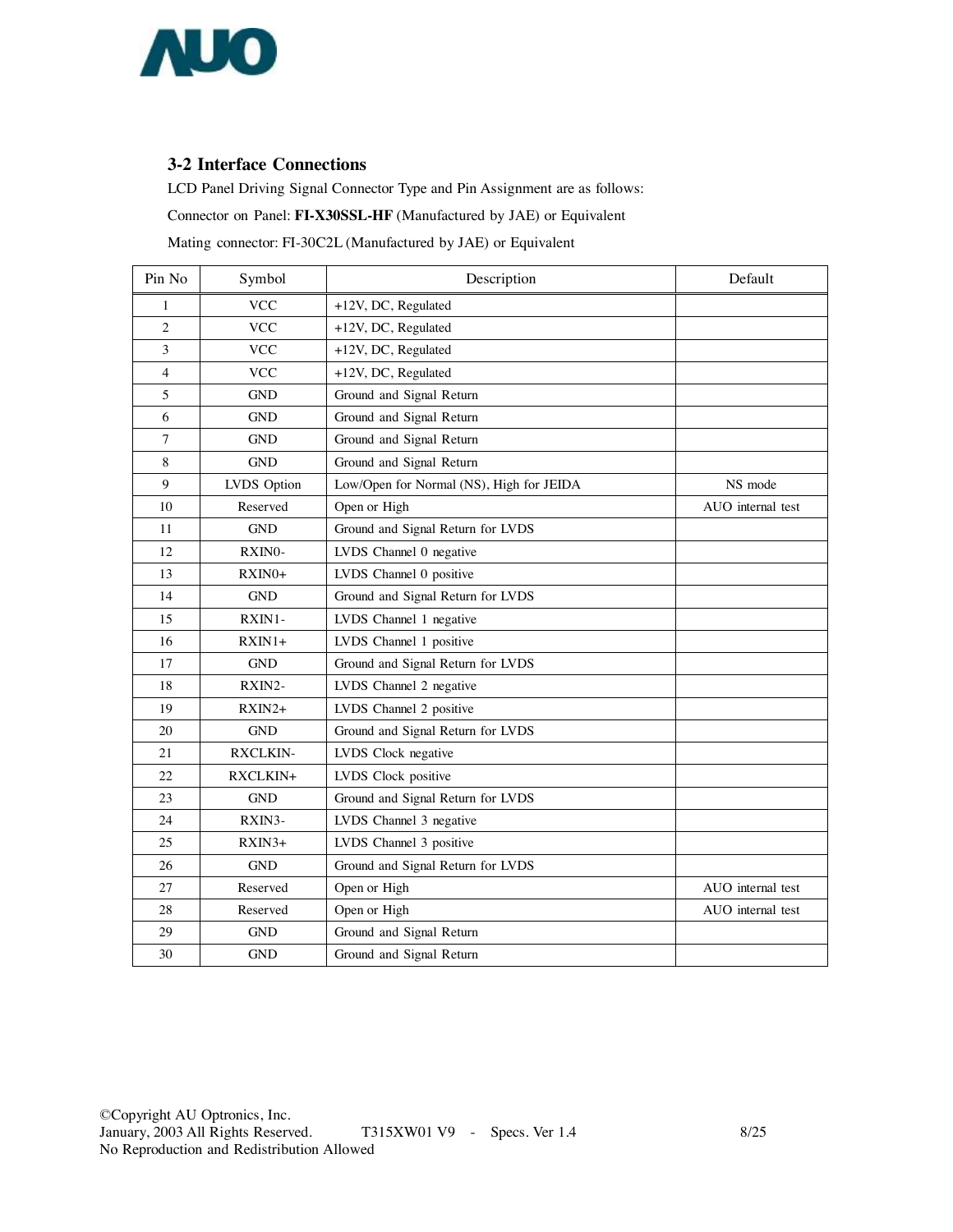

### **LVDS Option = High**



#### **LVDS Option = Low or Open**



©Copyright AU Optronics, Inc. January, 2003 All Rights Reserved. T315XW01 V9 - Specs. Ver 1.4 9/25 No Reproduction and Redistribution Allowed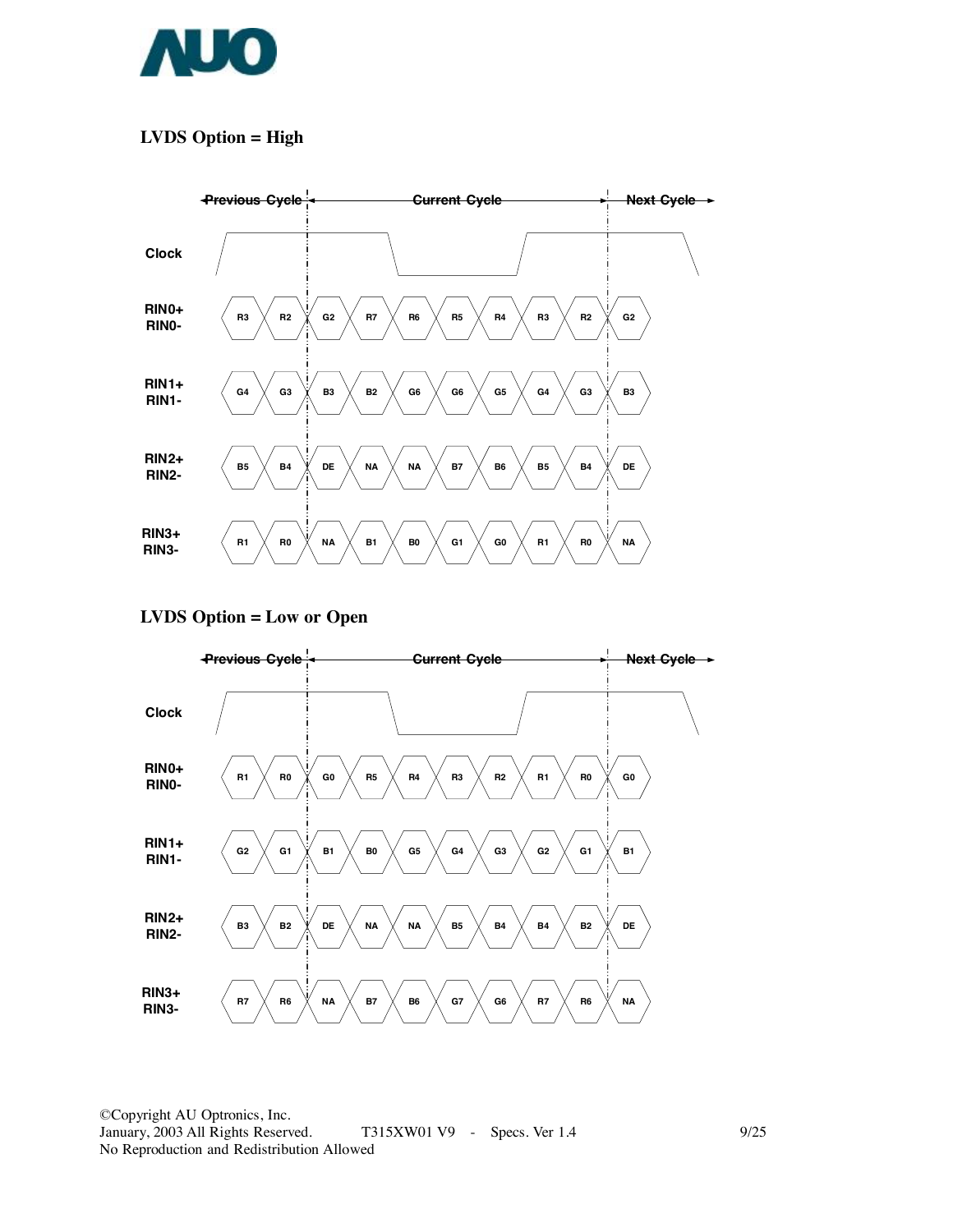

### **BACKLIGHT CONNECTOR PIN CONFIGURATION -**

#### **1.Electrical specification**

| Item                                | Symbol         |            | Condition  |       | Spec  | Unit     | Note       |   |
|-------------------------------------|----------------|------------|------------|-------|-------|----------|------------|---|
|                                     |                |            |            | Min   | Typ   | Max      |            |   |
| Input Voltage                       | <b>VDDB</b>    |            | $---$      | 22.8  | 24.0  | 26.4     | <b>VDC</b> |   |
| <b>Input Current</b>                | <b>IDDB</b>    |            | $VDDB=24V$ | 3.3   | 3.5   | 3.7      | <b>ADC</b> | 1 |
| <b>Input Power</b>                  | <b>PDDB</b>    |            | $VDDB=24V$ | 79.8  | 84    | 88       | W          |   |
| Inrush Current                      | <b>IRUSH</b>   |            | $VDDB=24V$ | ---   | ---   | (6.0)    | <b>ADC</b> | 2 |
| <b>Output Frequency</b>             | <b>FBL</b>     |            | $VDDB=24V$ | 64.0  | 66.0  | 68.0     | <b>KHz</b> |   |
| On/Off Control Voltage              | <b>VBLON</b>   | <b>ON</b>  | $VDDB=24V$ | 2.0   | $---$ | 3.3      | <b>VDC</b> |   |
|                                     |                | <b>OFF</b> | $VDDB=24V$ | 0.0   | $---$ | 0.8      |            |   |
| On/Off Control Current              | <b>I VBLON</b> |            | $VDDB=24V$ | 0.0   | ---   | 1.5      | mADC       |   |
| Dimming Control Voltage             | <b>VDIM</b>    | MAX        | $VDDB=24V$ | $---$ | 3     |          | <b>VDC</b> |   |
|                                     |                | <b>MIN</b> | $VDDB=24V$ | $---$ | 0.0   | $\cdots$ |            |   |
| Dimming Control Current             | I VDIM         | <b>MIN</b> | $VDDB=24V$ | $---$ | $---$ | 1.5      | mADC       |   |
| <b>External PWM Control Voltage</b> | <b>PDIM</b>    | MAX        |            | 2.0   | $---$ | 3.3      | <b>VDC</b> |   |
|                                     |                | <b>MIN</b> |            | 0.0   |       | 0.8      |            |   |
| <b>External PWM Control Current</b> | I PDIM         |            |            | $---$ | ---   | 1.5      | mADC       |   |
| External PWM Duty Ratio             | D PDIM         |            | $---$      | 20    | $---$ | 100      | $\%$       |   |
| <b>External PWM Frequency</b>       | F PDIM         |            |            | 120   | 180.0 | 300      | Hz         |   |

Note  $1: VDIM/Open = 1.6V; PDIM = Open/High;$  (Ta= $25±5^{\circ}$ C, Turn on for 45minutes)

Note  $2:$  Duration = 20 ms;

#### **2.Input specification**

CN1: JST JST PHR-14

| Pin No                   | Symbol                   | Description                                                                        |
|--------------------------|--------------------------|------------------------------------------------------------------------------------|
| 1                        | <b>VDDB</b>              | Operating Voltage Supply, +24V DC regulated                                        |
| $\overline{c}$           | <b>VDDB</b>              | Operating Voltage Supply, +24V DC regulated                                        |
| 3                        | <b>VDDB</b>              | Operating Voltage Supply, +24V DC regulated                                        |
| 4                        | <b>VDDB</b>              | Operating Voltage Supply, +24V DC regulated                                        |
| $\overline{\phantom{0}}$ | <b>VDDB</b>              | Operating Voltage Supply, +24V DC regulated                                        |
| 6                        | <b>BLGND</b>             | Ground and Current Return                                                          |
| 7                        | <b>BLGND</b>             | Ground and Current Return                                                          |
| 8                        | <b>BLGND</b>             | Ground and Current Return                                                          |
| 9                        | <b>BLGND</b>             | Ground and Current Return                                                          |
| 10                       | <b>BLGND</b>             | Ground and Current Return                                                          |
| 11                       | VDIM                     | GND: 80%; Open/1.6V: 100%; High (3.3V) 120%, Luminance                             |
| 12                       | <b>VBLON</b>             | BL On-Off: Open/High (3.3V) for BL On as default                                   |
| 13                       | <b>PDIM</b>              | External PWM/Analog Dimming Control input;<br>Open/High (3.3V, 100% Duty) for 100% |
| 14                       | <b>PDIM</b><br>Selection | GND: External PWM dimming in Pin13;<br>Open/High: Analog dimming in Pin13.         |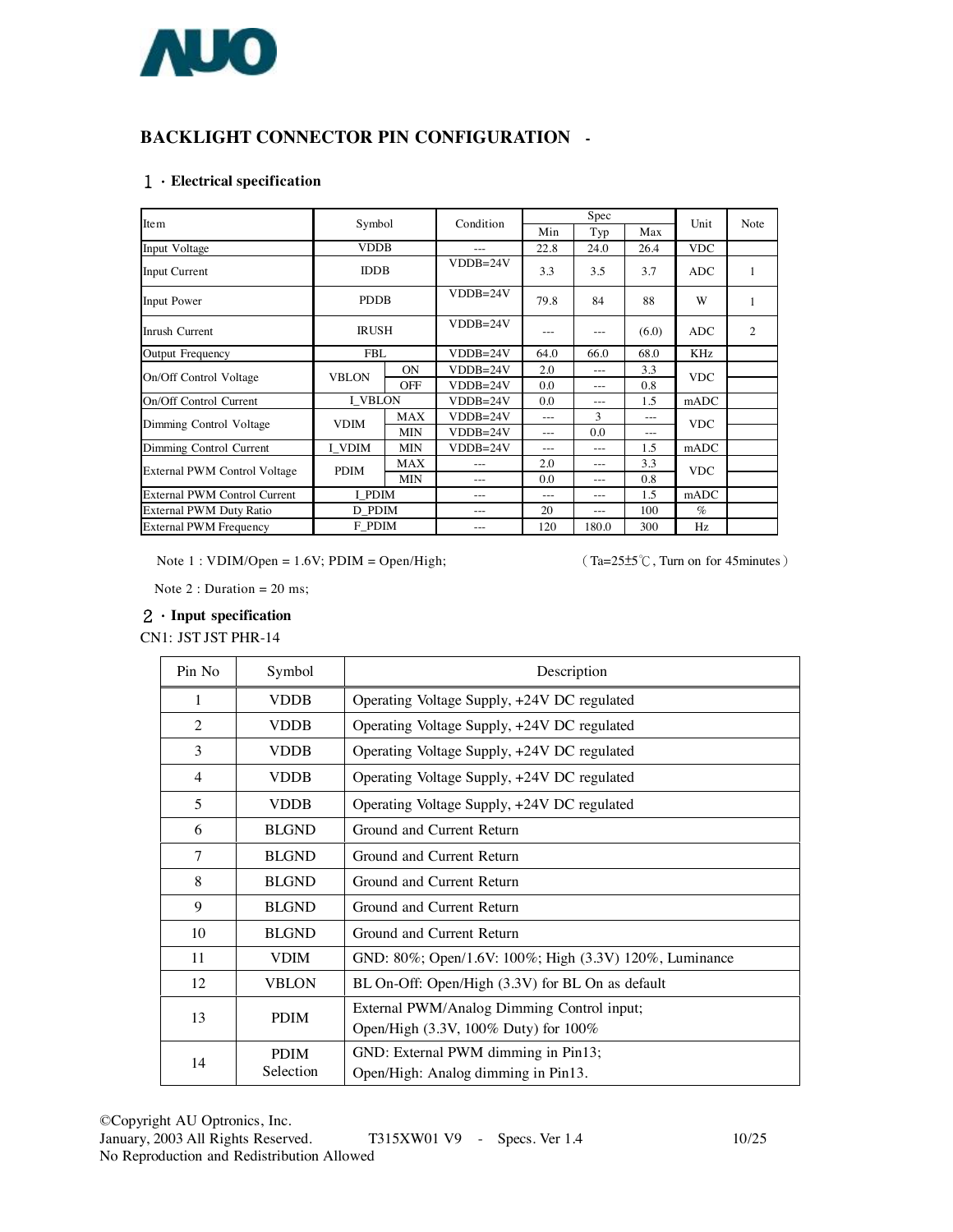

### **3-3 Signal Timing Specifications**

This is the signal timing required at the input of the User connector. All of the interface signal timing should be satisfied with the following specifications for it's proper operation.

| Signal                     | <b>Item</b>     | Symbol     | Min   | Type | Max             | Unit        |
|----------------------------|-----------------|------------|-------|------|-----------------|-------------|
|                            | Period          | Tv         | 789   |      | 822             | Th          |
|                            | Active          | Tdisp (v)  |       | 768  |                 | Th          |
| <b>Vertical Section</b>    | <b>Blanking</b> | Tblk (v)   | 21    |      | 54              | Th          |
|                            | Period          | Th         | 1414  |      | 1722            | <b>Tclk</b> |
|                            | Active          | Tdisp (h)  |       | 1366 |                 | <b>Tclk</b> |
| <b>Horizontal Section</b>  | <b>Blanking</b> | Tblk (h)   | 48    |      | 356             | <b>Tclk</b> |
| <b>Clock</b>               | Period          | <b>CLK</b> |       |      | 18.18           | ns          |
|                            | Frequency       | Freq       | 55    |      | 88              | <b>MHz</b>  |
| <b>Vertical Frequency</b>  | Frequency       | <b>Vs</b>  | 58    | 60   | 62              | Hz          |
| <b>Horizntal Frequency</b> | Frequency       | <b>Hs</b>  | 47.34 |      | 49.32           | <b>KHz</b>  |
| <b>Vertical Frequency</b>  | Frequency       | Vs         | 48    | 50   | 52 <sub>2</sub> | Hz.         |
| <b>Horizntal Frequency</b> | Frequency       | <b>Hs</b>  | 39.45 |      | 41.1            | <b>KHz</b>  |

Timing Table (DE only Mode)

1.) Display position is specific by the rise of DE signal only.

Horizontal display position is specified by the falling edge of  $1<sup>st</sup> DCLK$  right after the rise of ENAB, is displayed on the left edge of the screen.

Vertical display position is specified by the rise of DE after a "Low" level period equivalent to eight times of horizontal period. The  $1<sup>st</sup>$  data corresponding to one horizontal line after the rise the of ENAB is displayed at the top line of screen.

3.) If a period of DEB "High" is less than 1366 DCLK or less than 768 lines, the rest of the screen displays black.

4.) The display position does not fit to the screen if a period of DE "High" and the effective data period do not synchronize with each other.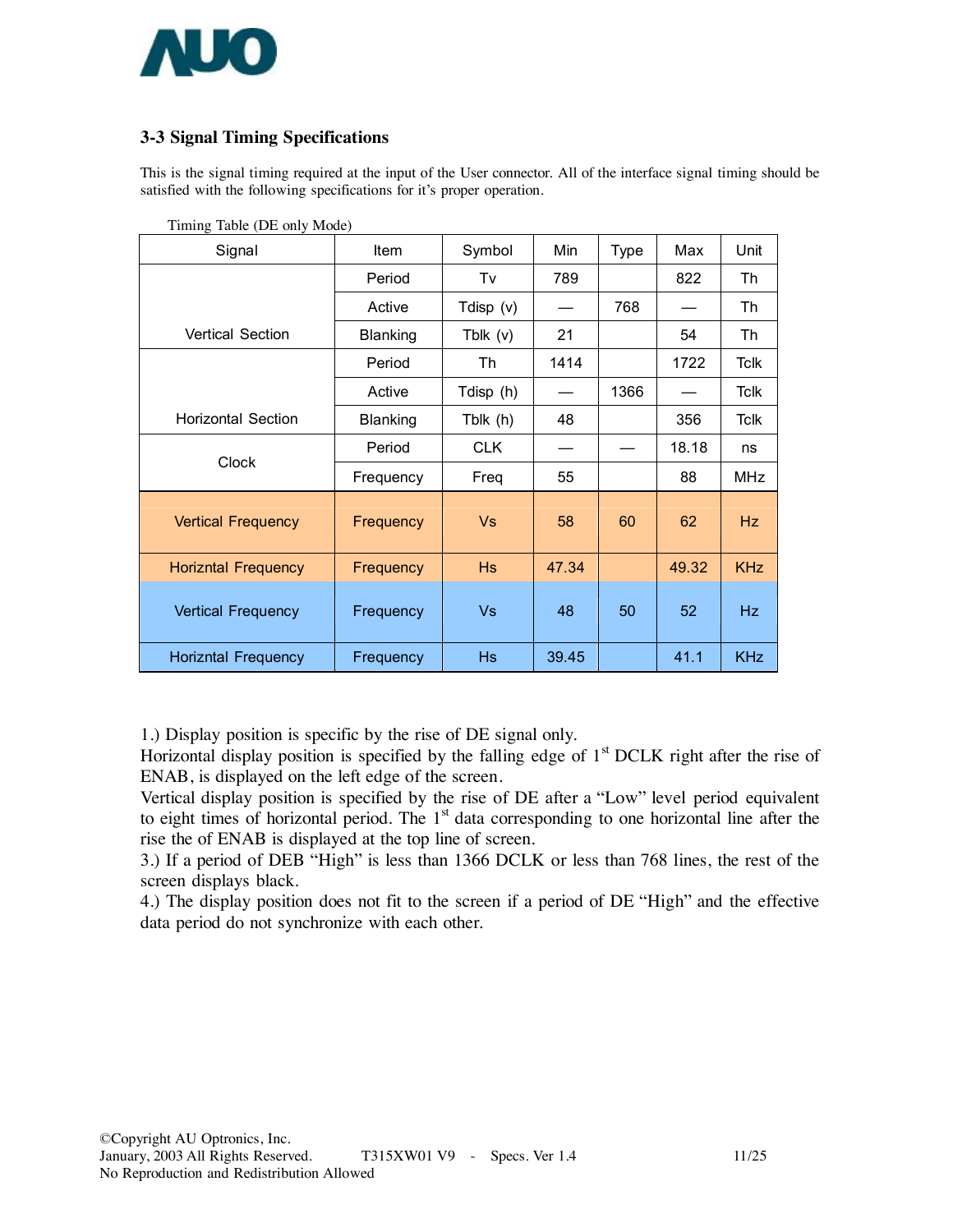

## **3-4 Signal Timing Waveforms**



©Copyright AU Optronics, Inc. T315XW01 V9 - Specs. Ver 1.4 12/25 No Reproduction and Redistribution Allowed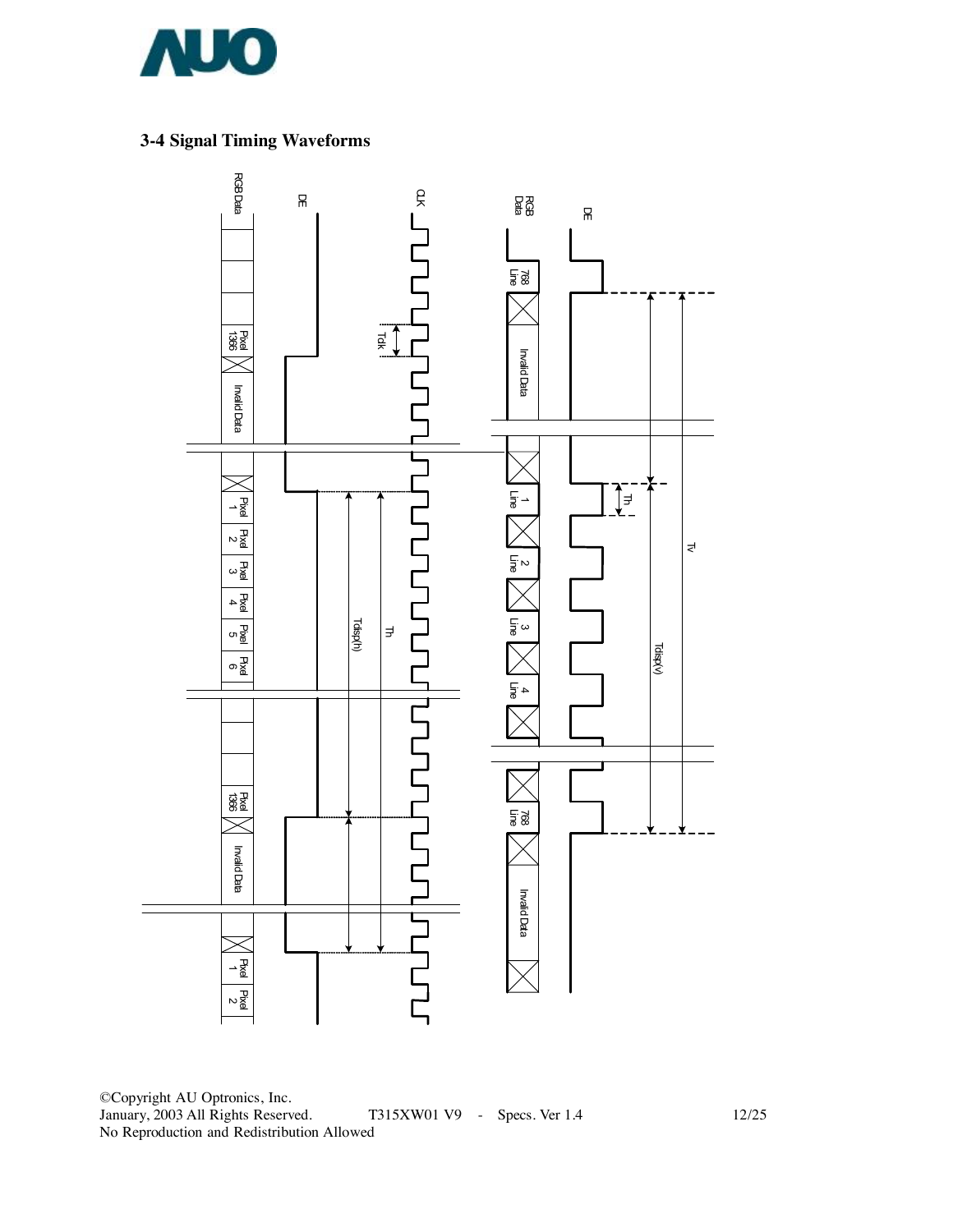

#### **3-5 Color Input Data Reference**

The brightness of each primary color (red, green and blue) is based on the 8 bit gray scale data input for the color; the higher the binary input, the brighter the color. The table below provides a reference for color versus data input.

|  |  | COLOR DATA REFERENCE |
|--|--|----------------------|
|--|--|----------------------|

|              |                   |                  |                  |                  |                  |                    |                  |                       |                  |                  |                  |                  |                  |                  | Input Color Data |                       |                  |                             |                       |                  |                  |                  |                  |                        |                  |
|--------------|-------------------|------------------|------------------|------------------|------------------|--------------------|------------------|-----------------------|------------------|------------------|------------------|------------------|------------------|------------------|------------------|-----------------------|------------------|-----------------------------|-----------------------|------------------|------------------|------------------|------------------|------------------------|------------------|
| Color        |                   |                  |                  |                  |                  | <b>RED</b>         |                  |                       |                  |                  |                  |                  | <b>GREEN</b>     |                  |                  |                       |                  |                             |                       |                  |                  | <b>BLUE</b>      |                  |                        |                  |
|              |                   | <b>MSB</b>       |                  |                  |                  |                    |                  |                       | LSB MSB          |                  |                  |                  |                  |                  |                  |                       |                  | <b>LSB MSB</b>              |                       |                  |                  |                  |                  |                        | <b>LSB</b>       |
|              |                   | R7               | R6               | R <sub>5</sub>   | R <sub>4</sub>   | $R3$ <sub>R2</sub> |                  | R1                    | R <sub>0</sub>   | G7               | G6               |                  | $G5$ $G4$ $G3$   |                  | G2               | $G1$ $G0$             |                  | B <sub>7</sub>              | <b>B6</b>             | B <sub>5</sub>   | <b>B4</b>        | B <sub>3</sub>   | B2               | B1                     | B <sub>0</sub>   |
|              | <b>Black</b>      | $\boldsymbol{0}$ | $\boldsymbol{0}$ | $\boldsymbol{0}$ | $\boldsymbol{0}$ | $\boldsymbol{0}$   | $\boldsymbol{0}$ | $\boldsymbol{0}$      | $\boldsymbol{0}$ | $\boldsymbol{0}$ | $\boldsymbol{0}$ | $\boldsymbol{0}$ | $\boldsymbol{0}$ | $\boldsymbol{0}$ | $\boldsymbol{0}$ | $\boldsymbol{0}$      | $\boldsymbol{0}$ | $\boldsymbol{0}$            | $\boldsymbol{0}$      | $\theta$         | $\boldsymbol{0}$ | $\theta$         | $\Omega$         | $\mathbf{0}$           | $\theta$         |
|              | Red(255)          | $\mathbf{1}$     | 1                | $\mathbf{1}$     | $\mathbf{1}$     | 1                  | $\mathbf{1}$     | $\mathbf{1}$          | $\mathbf{1}$     | $\mathbf{0}$     | $\boldsymbol{0}$ | $\boldsymbol{0}$ | $\boldsymbol{0}$ | $\boldsymbol{0}$ | $\boldsymbol{0}$ | $\boldsymbol{0}$      | $\boldsymbol{0}$ | $\boldsymbol{0}$            | $\boldsymbol{0}$      | $\mathbf{0}$     | $\boldsymbol{0}$ | $\mathbf{0}$     | $\Omega$         | $\boldsymbol{0}$       | $\theta$         |
|              | Green(255)        | $\overline{0}$   | $\overline{0}$   | $\boldsymbol{0}$ | $\boldsymbol{0}$ | $\overline{0}$     | $\boldsymbol{0}$ | $\mathbf{0}$          | $\boldsymbol{0}$ | $\mathbf{1}$     | $\mathbf 1$      | $\mathbf{1}$     | $\mathbf{1}$     | $\mathbf{1}$     | $\mathbf{1}$     | $\mathbf{1}$          | $\mathbf{1}$     | $\mathbf{0}$                | $\boldsymbol{0}$      | $\mathbf{0}$     | $\boldsymbol{0}$ | $\mathbf{0}$     | $\Omega$         | $\mathbf{0}$           | $\Omega$         |
| Basic        | Blue(255)         | $\boldsymbol{0}$ | $\boldsymbol{0}$ | $\boldsymbol{0}$ | $\boldsymbol{0}$ | $\boldsymbol{0}$   | $\boldsymbol{0}$ | $\boldsymbol{0}$<br>ŧ | $\mathbf{0}$     | $\boldsymbol{0}$ | $\boldsymbol{0}$ | $\boldsymbol{0}$ | $\boldsymbol{0}$ | $\boldsymbol{0}$ | $\boldsymbol{0}$ | $\boldsymbol{0}$      | $\theta$         | I<br>$\mathbf{1}$           | I<br>$\mathbf{1}$     | 1                | $\mathbf{1}$     | $\mathbf{1}$     | 1                | I<br>$\mathbf{1}$      | 1                |
| Color        | Cyan              | $\theta$         | $\Omega$         | $\boldsymbol{0}$ | $\Omega$         | $\theta$           | 0 <sup>1</sup>   | $\theta$              | $\boldsymbol{0}$ | 1                | $\mathbf{1}$     | 1                | 1                | $\mathbf{1}$     | 1                | $\mathbf{1}$          | 1                | t<br>$\mathbf{1}$           | $\mathbf{1}$          | 1                | $\mathbf{1}$     | 1                | 1                | 1<br>ĵ                 | 1                |
|              | Magenta           | 1                | 1                | 1                | $\mathbf{1}$     | 1                  | 1                | 1                     | $\mathbf{1}$     | $\boldsymbol{0}$ | $\boldsymbol{0}$ | $\boldsymbol{0}$ | $\boldsymbol{0}$ | $\boldsymbol{0}$ | $\boldsymbol{0}$ | $\boldsymbol{0}$      | $\mathbf{0}$     | 1                           | $\mathbf{1}$          | 1                | 1                | 1                | 1                | 1                      | 1                |
|              | Yellow            | $\mathbf{1}$     | 1                | $\mathbf{1}$     | $\mathbf{1}$     | 1                  | $\mathbf{1}$     | $\mathbf{1}$          | $\mathbf{1}$     | $\mathbf{1}$     | $\mathbf 1$      | $\mathbf{1}$     | $\mathbf{1}$     | $\mathbf{1}$     | $\mathbf{1}$     | $\mathbf{1}$          | $\mathbf{1}$     | Ĵ<br>$\boldsymbol{0}$       | $\boldsymbol{0}$<br>÷ | $\mathbf{0}$     | $\boldsymbol{0}$ | $\boldsymbol{0}$ | $\overline{0}$   | $\boldsymbol{0}$       | $\Omega$         |
|              | White             | $\mathbf{1}$     | 1                | $\mathbf{1}$     | $\mathbf{1}$     | 1                  | $\mathbf{1}$     | I<br>$\mathbf{1}$     | $\mathbf{1}$     | $\mathbf{1}$     | $\mathbf{1}$     | $\mathbf{1}$     | $\mathbf{1}$     | $\mathbf{1}$     | 1                | I<br>$\mathbf{1}$     | 1                | I<br>$\mathbf{1}$           | $\mathbf{1}$<br>Ī     | 1                | $\mathbf{1}$     | $\mathbf{1}$     | $\mathbf{1}$     | $\mathbf{1}$<br>ŧ      | 1                |
|              | <b>RED(000)</b>   | $\boldsymbol{0}$ | $\Omega$         | $\boldsymbol{0}$ | $\boldsymbol{0}$ | $\theta$           | 0 <sup>1</sup>   | $\theta$              | $\theta$         | $\boldsymbol{0}$ | $\boldsymbol{0}$ | $\boldsymbol{0}$ | $\boldsymbol{0}$ | $\boldsymbol{0}$ | $\theta$         | $\boldsymbol{0}$      | $\boldsymbol{0}$ | $\boldsymbol{0}$<br>÷       | $\boldsymbol{0}$      | $\boldsymbol{0}$ | $\theta$         | $\Omega$         | $\theta$         | $\Omega$<br>÷          | $\theta$         |
|              | RED(001)          | $\theta$         | $\Omega$         | $\theta$         | $\mathbf{0}$     | $\theta$           | $\boldsymbol{0}$ | $\boldsymbol{0}$      | $\mathbf{1}$     | $\theta$         | $\overline{0}$   | $\overline{0}$   | $\theta$         | $\boldsymbol{0}$ | $\boldsymbol{0}$ | $\theta$              | $\boldsymbol{0}$ | $\theta$                    | $\boldsymbol{0}$      | $\theta$         | $\theta$         | $\theta$         | $\Omega$         | $\Omega$               | $\theta$         |
| <b>RED</b>   | $\frac{1}{1}$     |                  |                  |                  |                  |                    |                  |                       |                  |                  |                  |                  |                  |                  |                  |                       |                  |                             |                       |                  |                  |                  |                  |                        |                  |
|              | RED(254)          | $\mathbf{1}$     | 1                | $\mathbf{1}$     | $\mathbf{1}$     | 1                  | $\mathbf{1}$     | $\mathbf{1}$          | $\mathbf{0}$     | $\boldsymbol{0}$ | $\mathbf{0}$     | $\overline{0}$   | $\boldsymbol{0}$ | $\boldsymbol{0}$ | $\overline{0}$   | $\boldsymbol{0}$      | $\theta$         | $\boldsymbol{0}$            | $\boldsymbol{0}$      | $\theta$         | $\mathbf{0}$     | $\boldsymbol{0}$ | $\Omega$         | $\boldsymbol{0}$       | $\Omega$         |
|              | RED(255)          | 1                | 1                | $\mathbf{1}$     | $\mathbf{1}$     | 1                  | 1 <sub>1</sub>   | $\mathbf{1}$          | 1                | $\boldsymbol{0}$ | $\boldsymbol{0}$ | $\boldsymbol{0}$ | $\boldsymbol{0}$ | $\boldsymbol{0}$ | $\mathbf{0}$     | $\boldsymbol{0}$      | $\boldsymbol{0}$ | $\boldsymbol{0}$            | $\boldsymbol{0}$      | $\boldsymbol{0}$ | $\boldsymbol{0}$ | $\theta$         | $\overline{0}$   | $\boldsymbol{0}$<br>÷  | $\mathbf{0}$     |
|              | <b>GREEN(000)</b> | $\theta$         | $\overline{0}$   | $\boldsymbol{0}$ | $\boldsymbol{0}$ | $\overline{0}$     | $\boldsymbol{0}$ | $\theta$              | $\overline{0}$   | $\overline{0}$   | $\boldsymbol{0}$ | $\overline{0}$   | $\overline{0}$   | $\boldsymbol{0}$ | $\theta$         | $\boldsymbol{0}$      | $\overline{0}$   | $\theta$                    | $\boldsymbol{0}$      | $\overline{0}$   | $\overline{0}$   | $\boldsymbol{0}$ | $\overline{0}$   | $\theta$               | $\overline{0}$   |
|              | <b>GREEN(001)</b> | $\boldsymbol{0}$ | $\mathbf{0}$     | $\boldsymbol{0}$ | $\boldsymbol{0}$ | $\overline{0}$     | $\boldsymbol{0}$ | $\boldsymbol{0}$<br>÷ | $\boldsymbol{0}$ | $\boldsymbol{0}$ | $\boldsymbol{0}$ | $\overline{0}$   | $\overline{0}$   | $\boldsymbol{0}$ | $\boldsymbol{0}$ | $\boldsymbol{0}$<br>t | 1                | .<br>Bandar<br>$\mathbf{0}$ | $\boldsymbol{0}$<br>ł | $\boldsymbol{0}$ | $\boldsymbol{0}$ | $\theta$         | $\mathbf{0}$     | $\boldsymbol{0}$<br>÷  | $\Omega$         |
| <b>GREEN</b> | $\frac{1}{2}$     |                  |                  |                  |                  |                    |                  |                       |                  |                  |                  |                  |                  |                  |                  |                       |                  |                             |                       |                  |                  |                  |                  |                        |                  |
|              | <b>GREEN(254)</b> | $\boldsymbol{0}$ | $\theta$         | $\boldsymbol{0}$ | $\boldsymbol{0}$ | $\boldsymbol{0}$   | 0 <sup>1</sup>   | $\boldsymbol{0}$      | $\boldsymbol{0}$ | $\mathbf{1}$     | $\mathbf{1}$     | $\mathbf{1}$     | $\mathbf{1}$     | $\mathbf 1$      | $\mathbf{1}$     | 1 <sup>1</sup>        | $\boldsymbol{0}$ | $\boldsymbol{0}$<br>÷       | $\boldsymbol{0}$      | $\boldsymbol{0}$ | $\boldsymbol{0}$ | $\boldsymbol{0}$ | $\Omega$         | $\mathbf{0}$<br>÷      | $\theta$         |
|              | <b>GREEN(255)</b> | $\boldsymbol{0}$ | $\boldsymbol{0}$ | $\boldsymbol{0}$ | $\overline{0}$   | $\overline{0}$     | $\boldsymbol{0}$ | $\boldsymbol{0}$      | $\boldsymbol{0}$ | $\mathbf{1}$     | $\mathbf 1$      | $\mathbf{1}$     | $\mathbf{1}$     | $\mathbf{1}$     | $\mathbf{1}$     | $\mathbf{1}$          | 1                | $\mathbf{0}$                | $\boldsymbol{0}$<br>đ | $\boldsymbol{0}$ | $\boldsymbol{0}$ | $\boldsymbol{0}$ | $\boldsymbol{0}$ | $\mathbf{0}$           | $\mathbf{0}$     |
|              | <b>BLUE(000)</b>  | $\boldsymbol{0}$ | $\boldsymbol{0}$ | $\boldsymbol{0}$ | $\boldsymbol{0}$ | $\boldsymbol{0}$   | $\boldsymbol{0}$ | $\overline{0}$        | $\boldsymbol{0}$ | $\boldsymbol{0}$ | $\boldsymbol{0}$ | $\boldsymbol{0}$ | $\boldsymbol{0}$ | $\boldsymbol{0}$ | $\boldsymbol{0}$ | $\boldsymbol{0}$<br>Ė | $\boldsymbol{0}$ | j<br>$\boldsymbol{0}$       | $\boldsymbol{0}$<br>j | $\boldsymbol{0}$ | $\boldsymbol{0}$ | $\boldsymbol{0}$ | $\boldsymbol{0}$ | $\boldsymbol{0}$<br>j. | $\Omega$         |
|              | <b>BLUE(001)</b>  | $\Omega$         | $\Omega$         | $\theta$         | $\boldsymbol{0}$ | $\theta$           | $\overline{0}$   | $\theta$              | $\mathbf{0}$     | $\boldsymbol{0}$ | $\boldsymbol{0}$ | $\overline{0}$   | $\Omega$         | $\boldsymbol{0}$ | $\theta$         | $\boldsymbol{0}$      | $\theta$         | $\boldsymbol{0}$            | $\boldsymbol{0}$      | $\theta$         | $\mathbf{0}$     | $\theta$         | $\Omega$         | $\boldsymbol{0}$       | 1                |
| <b>BLUE</b>  |                   |                  |                  |                  |                  |                    |                  |                       |                  |                  |                  |                  |                  |                  |                  |                       |                  |                             |                       |                  |                  |                  |                  |                        |                  |
|              | <b>BLUE(254)</b>  | $\theta$         | $\boldsymbol{0}$ | $\boldsymbol{0}$ | $\boldsymbol{0}$ | $\boldsymbol{0}$   | $\overline{0}$   | $\boldsymbol{0}$      | $\boldsymbol{0}$ | $\boldsymbol{0}$ | $\boldsymbol{0}$ | $\boldsymbol{0}$ | $\boldsymbol{0}$ | $\boldsymbol{0}$ | $\boldsymbol{0}$ | $\boldsymbol{0}$<br>đ | $\boldsymbol{0}$ | I<br>$\mathbf{1}$           | Ī<br>$\mathbf{1}$     | $\mathbf{1}$     | $\mathbf{1}$     | $\mathbf{1}$     | $\mathbf{1}$     | $\mathbf{1}$           | $\boldsymbol{0}$ |
|              | <b>BLUE(255)</b>  | $\Omega$         | $\Omega$         | $\Omega$         | $\overline{0}$   | $\theta$           | $\mathbf{0}$     | $\theta$              | $\mathbf{0}$     | $\theta$         | $\mathbf{0}$     | $\Omega$         | $\mathbf{0}$     | $\Omega$         | $\Omega$         | $\Omega$              | $\theta$         | 1                           | $\mathbf{1}$          | 1                | $\mathbf{1}$     | 1                | $\mathbf{1}$     | 1                      | 1                |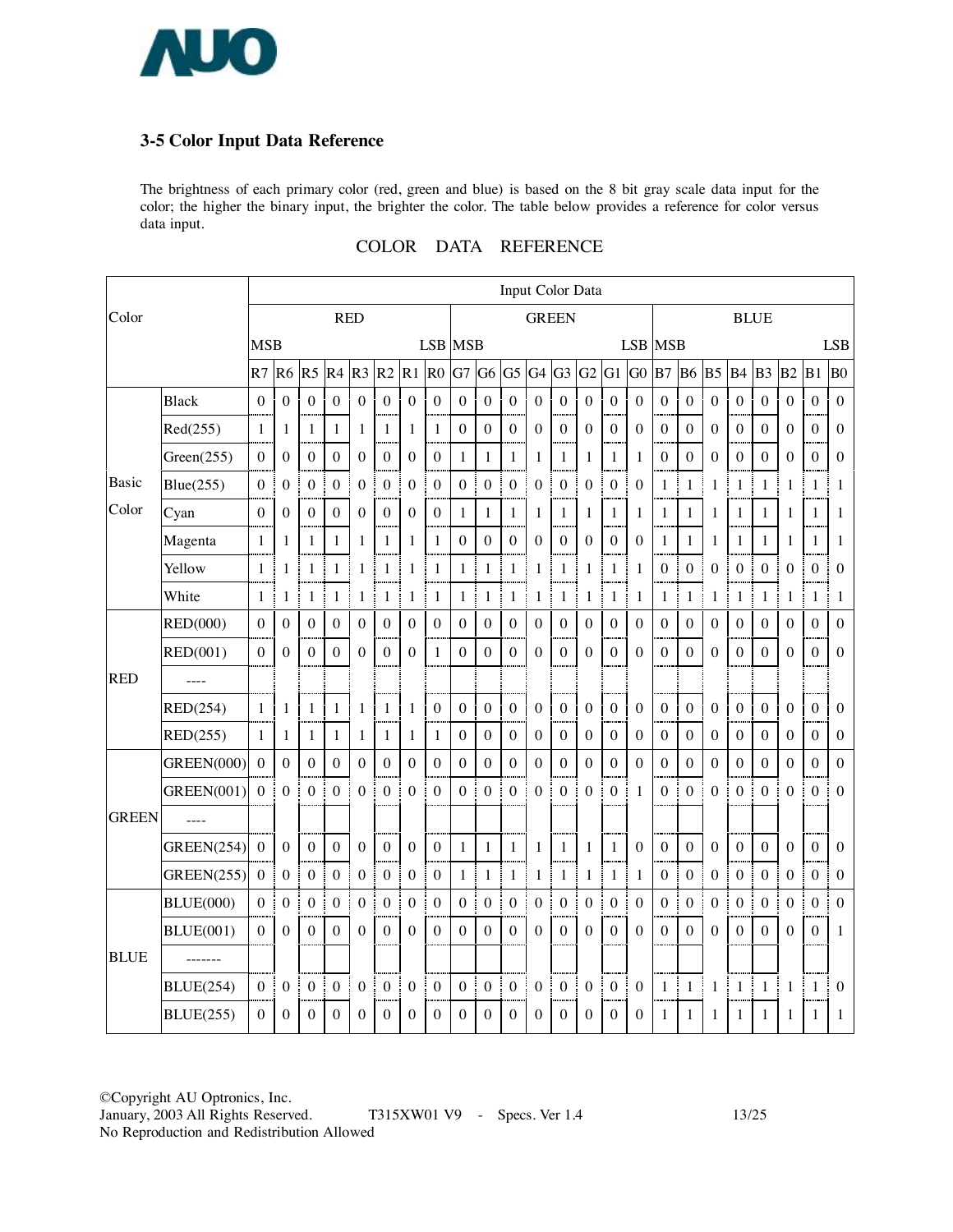

#### **3-6 Power Sequence**



| Parameter | Values         |      |      | Units     |
|-----------|----------------|------|------|-----------|
|           | Min.           | Typ. | Max. |           |
| t1        | 470            |      | 1000 | <b>us</b> |
| t2        | 20             |      | 50   | ms        |
| t3        | 700 or (200)*1 |      |      | ms        |
| t4        | 200            | -    |      | ms        |
| t5        | 50             | -    |      | ms        |
| t6        | 0.47           |      | 30   | ms        |
| t7        |                |      |      | s         |

\*1: If t3=200ms, input black signal till 700ms from system is necessary.

In case of t3<200ms, the abnormal display will be happened. But it will not damage timing controller.

Note:

The timing controller will not be damaged in case of TV set AC input power suddenly shut down.

Once power reset, it should follow power sequence as spec. definition.

(1) Apply the lamp voltage within the LCD operation range. When the back-light turns on before the LCD operation or the LCD turns off before the back-light turns off, the display may momentarily become abnormal screen.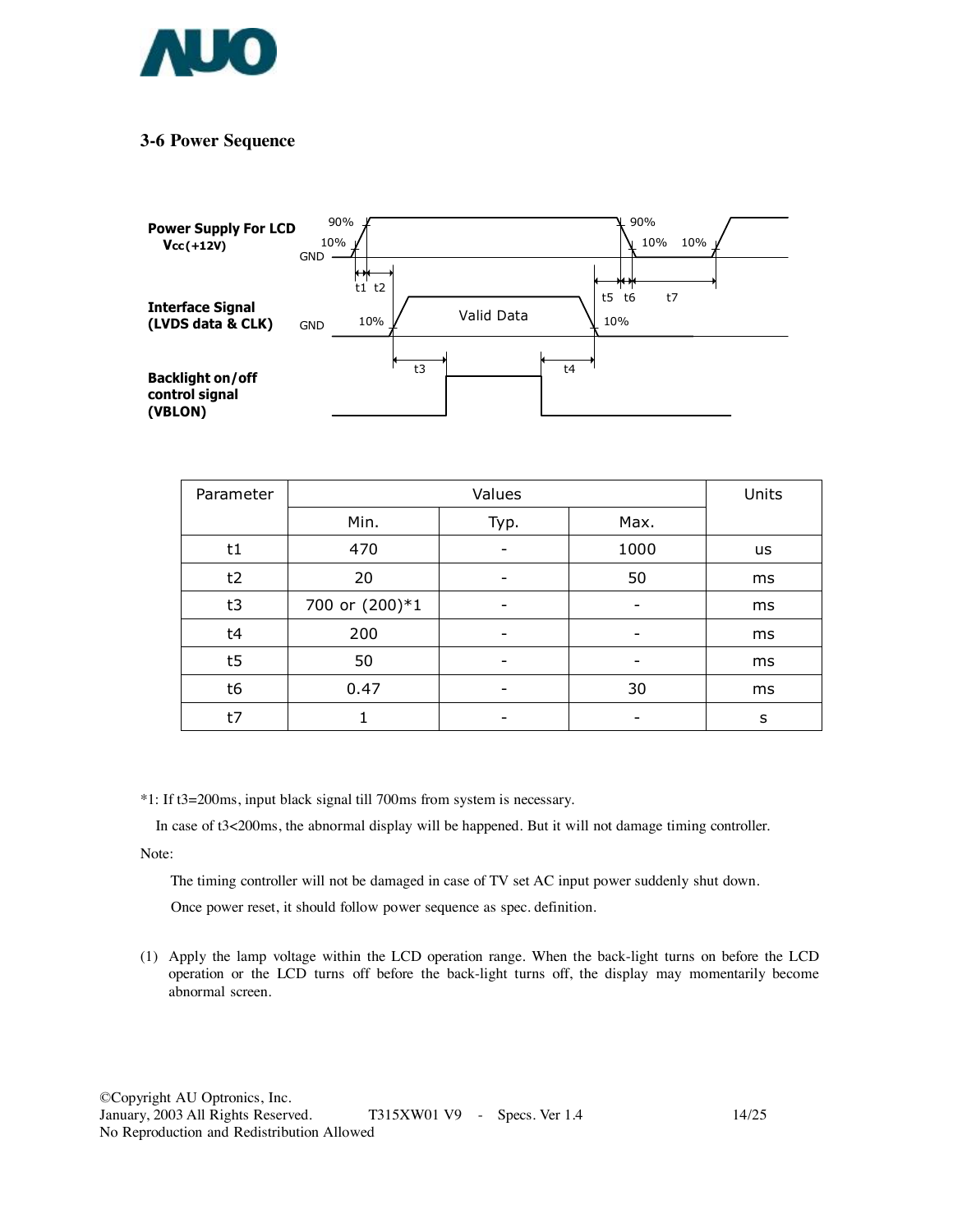

### **Power Sequence for Inverter**



 $V_{DDB}(Typ)\times 0.8$  $0<sub>V</sub>$ 

| $L^{T5}$ | m |
|----------|---|
| .        |   |

| Parameter      | Values   |                          |                 | Units |
|----------------|----------|--------------------------|-----------------|-------|
|                | Min.     | Typ.                     | Max.            |       |
| T1             | 20       |                          |                 | ms    |
| T <sub>2</sub> | 500      | $\overline{\phantom{0}}$ | $\qquad \qquad$ | ms    |
| T <sub>3</sub> | $\theta$ | $\overline{\phantom{0}}$ | $\qquad \qquad$ | ms    |
| T4             |          |                          |                 | ms    |
| T <sub>5</sub> | -        |                          | 10              | ms    |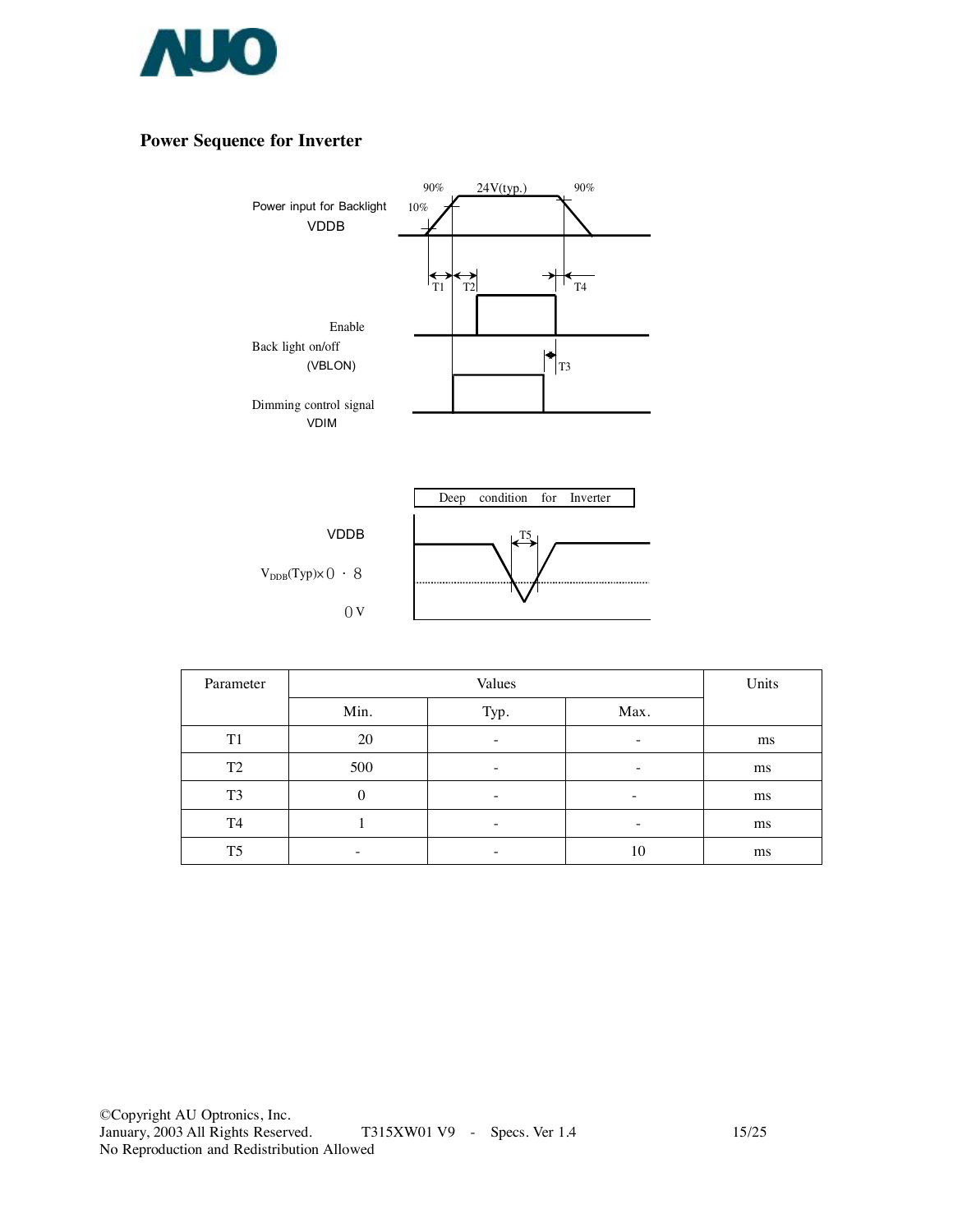

# **4. Optical Specification**

Optical characteristics are determined after the unit has been 'ON' and stable for approximately 45 minutes in a dark environment at 25℃. The values specified are at an approximate distance 50cm from the LCD surface at a viewing angle of  $\Phi$  and  $\theta$  equal to 0°.





| <b>Parameter</b>                        |              | <b>Symbol</b>       |    | <b>Values</b> |       |             | <b>Units</b>    | <b>Notes</b>   |
|-----------------------------------------|--------------|---------------------|----|---------------|-------|-------------|-----------------|----------------|
|                                         |              |                     |    | Min.          | Typ.  | Max.        |                 |                |
| <b>Contrast Ratio</b>                   |              | CR                  |    | 650           | 800   |             |                 | $\mathbf{1}$   |
| Surface Luminance, white                |              | <b>LWH</b>          |    | 400           | 500   |             | $\text{cd/m}^2$ | $\overline{c}$ |
| Luminance Variation                     |              | $\delta$ white      | 5p |               |       | 1.30        |                 | 3              |
| Response                                | Rise Time    | $\rm{Tr}_{R}$       |    |               | 8     |             | ms              | $\overline{4}$ |
| Time                                    | Decay Time   | $\rm{Tr}_{\rm{D}}$  |    |               | 8     |             | ms              | Gray to Gray   |
| Color Coordinates                       |              |                     |    |               |       |             |                 |                |
|                                         | <b>RED</b>   | $R_X$               |    |               | 0.640 |             |                 |                |
|                                         |              | $R_Y$               |    |               | 0.330 |             |                 |                |
|                                         | <b>GREEN</b> | $G_X$               |    |               | 0.270 |             |                 |                |
|                                         |              | $G_Y$               |    |               | 0.600 |             |                 |                |
|                                         | <b>BLUE</b>  | $B_X$               |    | Typ.-0.03     | 0.150 | $Typ.+0.03$ |                 |                |
|                                         |              | $B_Y$               |    |               | 0.060 |             |                 |                |
|                                         | <b>WHITE</b> | $W_X$               |    |               | 0.280 |             |                 |                |
|                                         |              | $W_Y$               |    |               | 0.290 |             |                 |                |
| Viewing Angle                           |              |                     |    |               |       |             |                 |                |
| x axis, right( $\varphi = 0^{\circ}$ )  |              | $\theta$ ,          |    |               | 85    |             | Degree          | 5              |
| x axis, left( $\varphi = 180^{\circ}$ ) |              | $\theta_1$          |    |               | 85    |             |                 |                |
| y axis, up( $\varphi = 90^{\circ}$ )    |              | $\theta$ u          |    |               | 85    |             |                 |                |
| y axis, down $(\varphi = 0^{\circ})$    |              | $\theta$ $_{\rm d}$ |    |               | 85    |             |                 |                |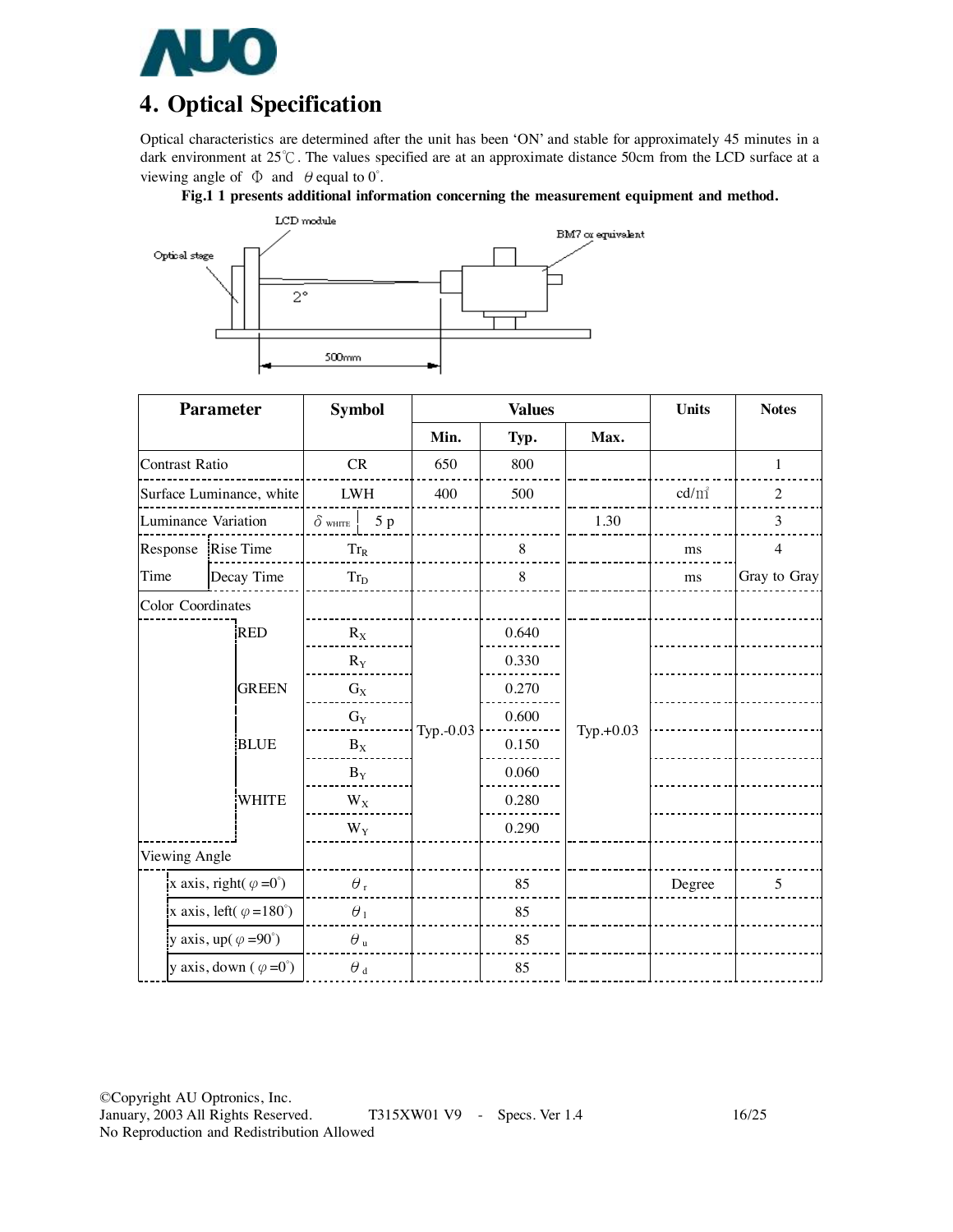

**Note**:

1. Contrast Ratio (CR) is defined mathematically as:

**Surface Luminance of** Lon1 **Contrast Ratio= Surface Luminance of** Loff1

- 2. Surface luminance is luminance value at point 1 across the LCD surface 50cm from the surface with all pixels displaying white. From more information see FIG 2. When VDDB = 24V, IDDB = 5A.  $L_{WH}$ =Lon1 Where Lon1 is the luminance with all pixels displaying white at center 1 location.
- 3. The variation in surface luminance,  $\delta$  WHITE is defined (center of Screen) as:

 $\delta_\text{WHITE(SP)} = \text{Maximum}(L_{on1},\,L_{on1},\,L_{on3},\,L_{on4},\,L_{on5})/\text{Minimum}(L_{on1},\,L_{on2},\,L_{on3},\,L_{on4},\,L_{on5})$ 

- 4. Response time is the time required for the display to transfer between any two gray level(Average) For additional information see FIG3. (Ton:15ms typ. Toff :5ms typ.)
- 5. Viewing angle is the angle at which the contrast ratio is greater than 10. The angles are determined for the horizontal or x axis and the vertical or y axis with respect to the z axis which is normal to the LCD surface. For more information see FIG4.

#### **FIG. 2 Luminance**

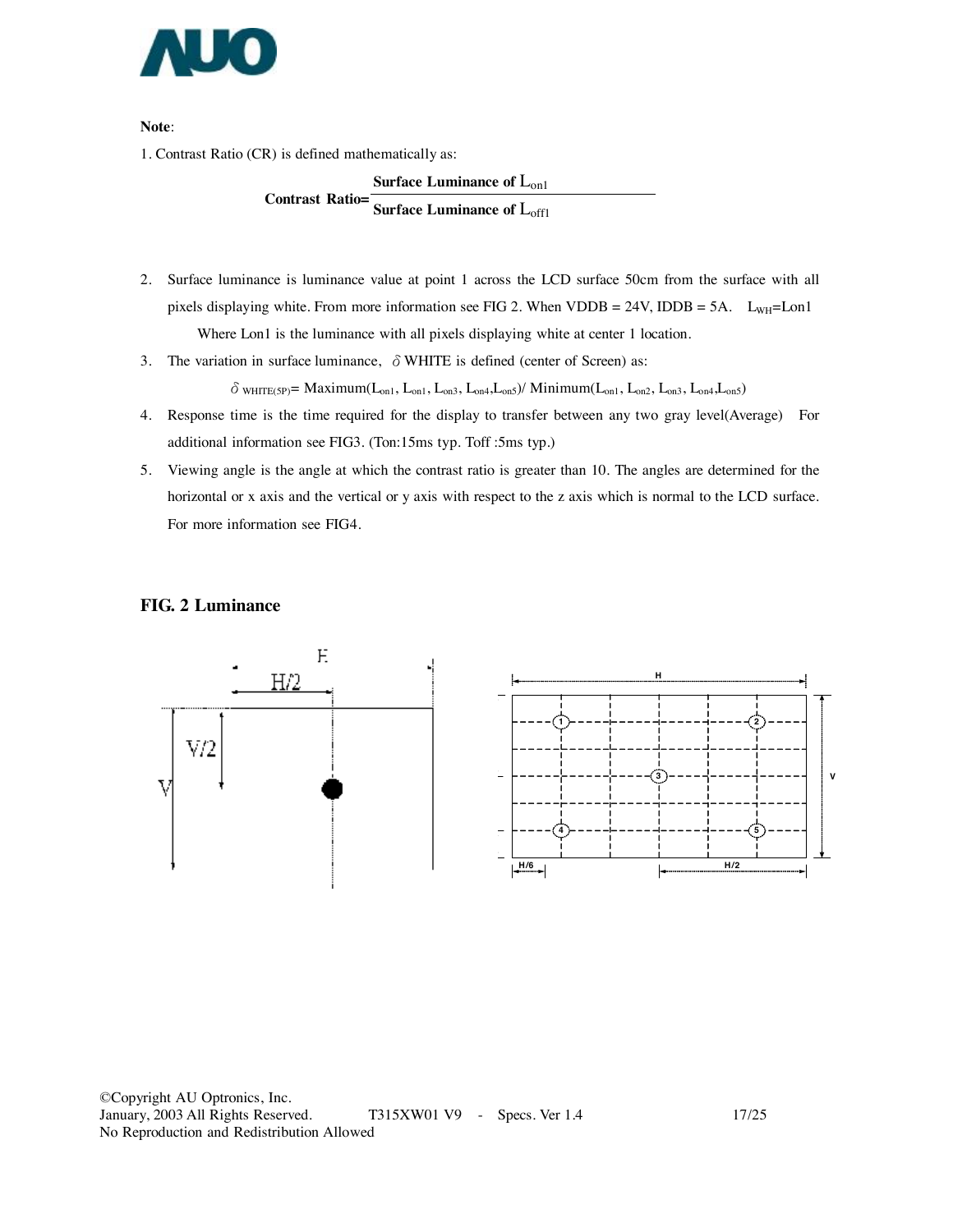

#### **FIG.3 Response Time**

The response time is defined as the following figure and shall be measured by switching the input signal for "any level of gray(bright) " and "any level of gray(dark)".



**FIG.4 Viewing angle** 



©Copyright AU Optronics, Inc. T315XW01 V9 - Specs. Ver 1.4 18/25 No Reproduction and Redistribution Allowed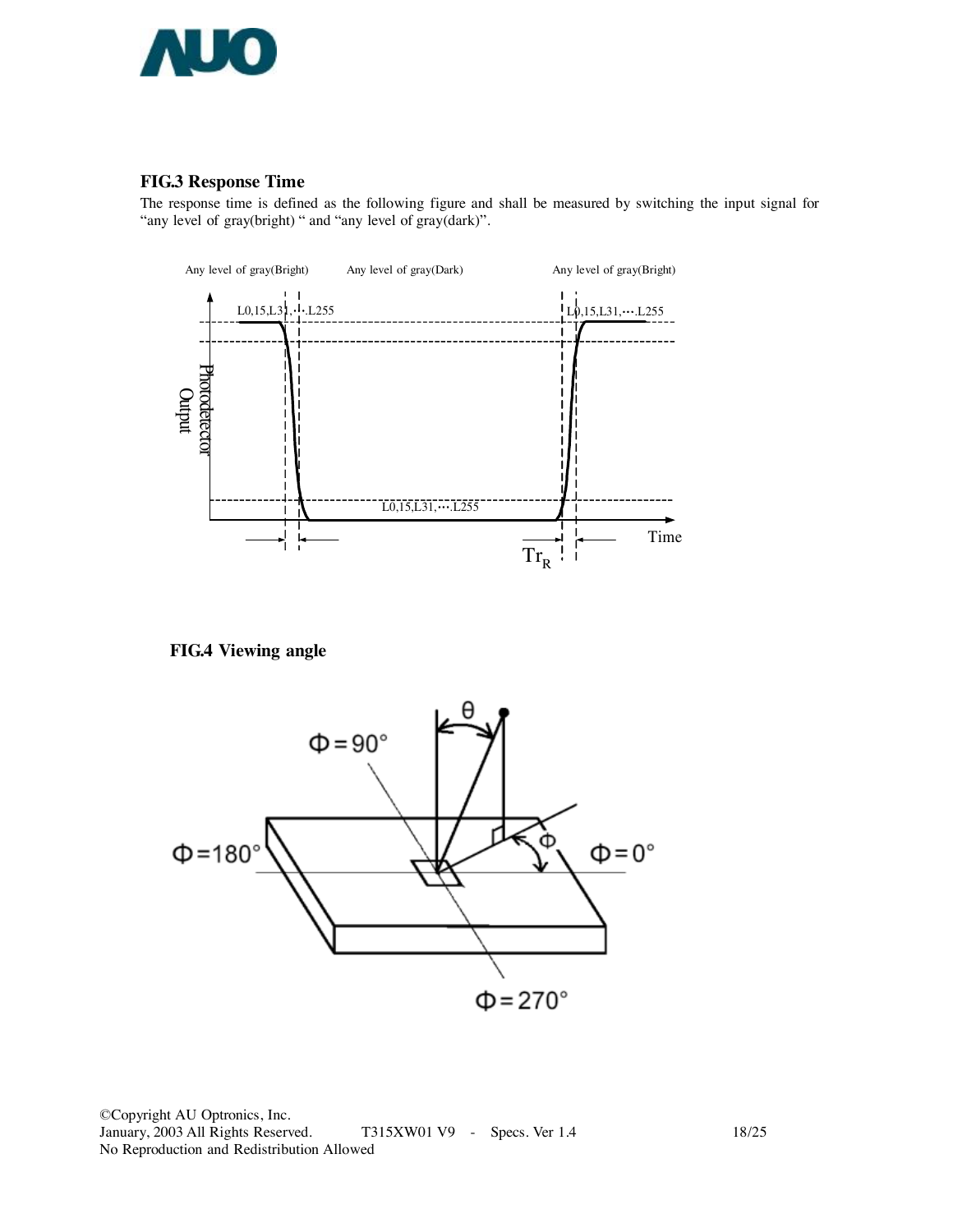

# **5. Mechanical Characteristics**

The contents provide general mechanical characteristics for the model T315XW01 V9. In addition the figures in the next page are detailed mechanical drawing of the LCD.

|                     | Horizontal    | 760.0mm          |  |
|---------------------|---------------|------------------|--|
| Outline Dimension   | Vertical      | $450.0$ mm       |  |
|                     | Depth         | 45 <sub>mm</sub> |  |
| Bezel Opening       | Horizontal    | 703.6mm          |  |
|                     | Vertical      | 398.3mm          |  |
| Active Display Area | Horizontal    | 697.68mm         |  |
|                     | Vertical      | 392.26mm         |  |
| Weight              | 7200g<br>Typ. |                  |  |
| Surface Treatment   | AG, 3H        |                  |  |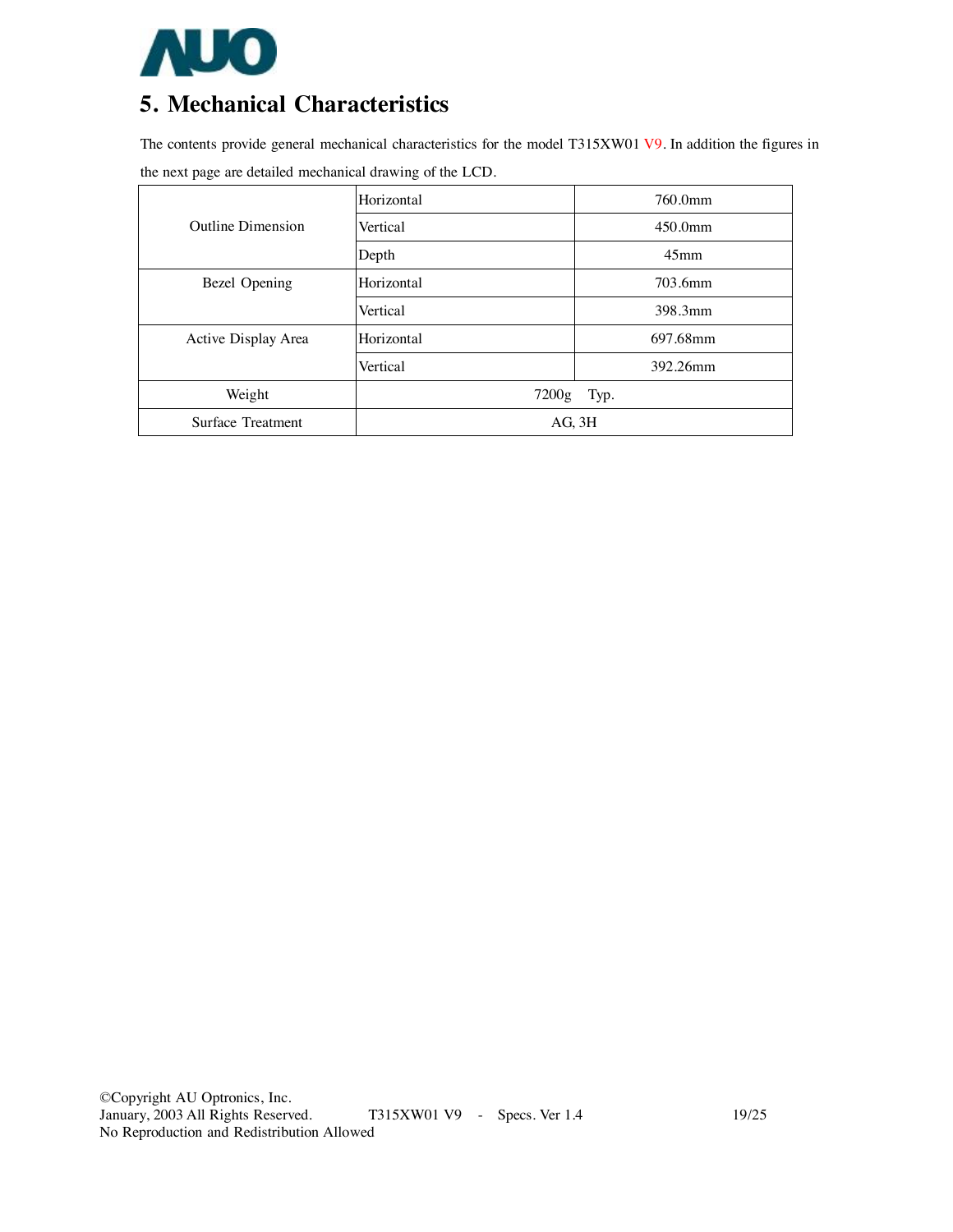

## **Front View**

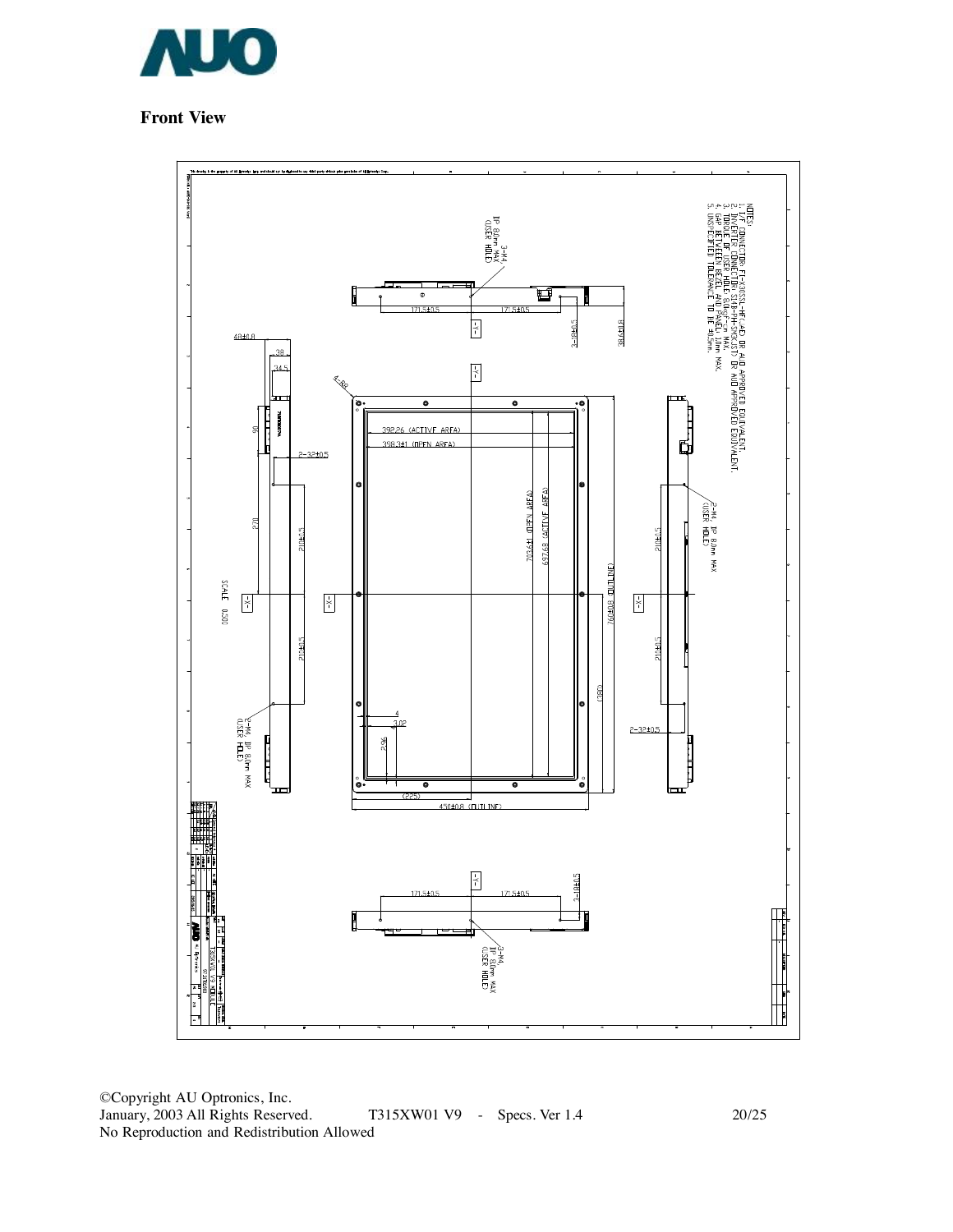

**Rear View** 

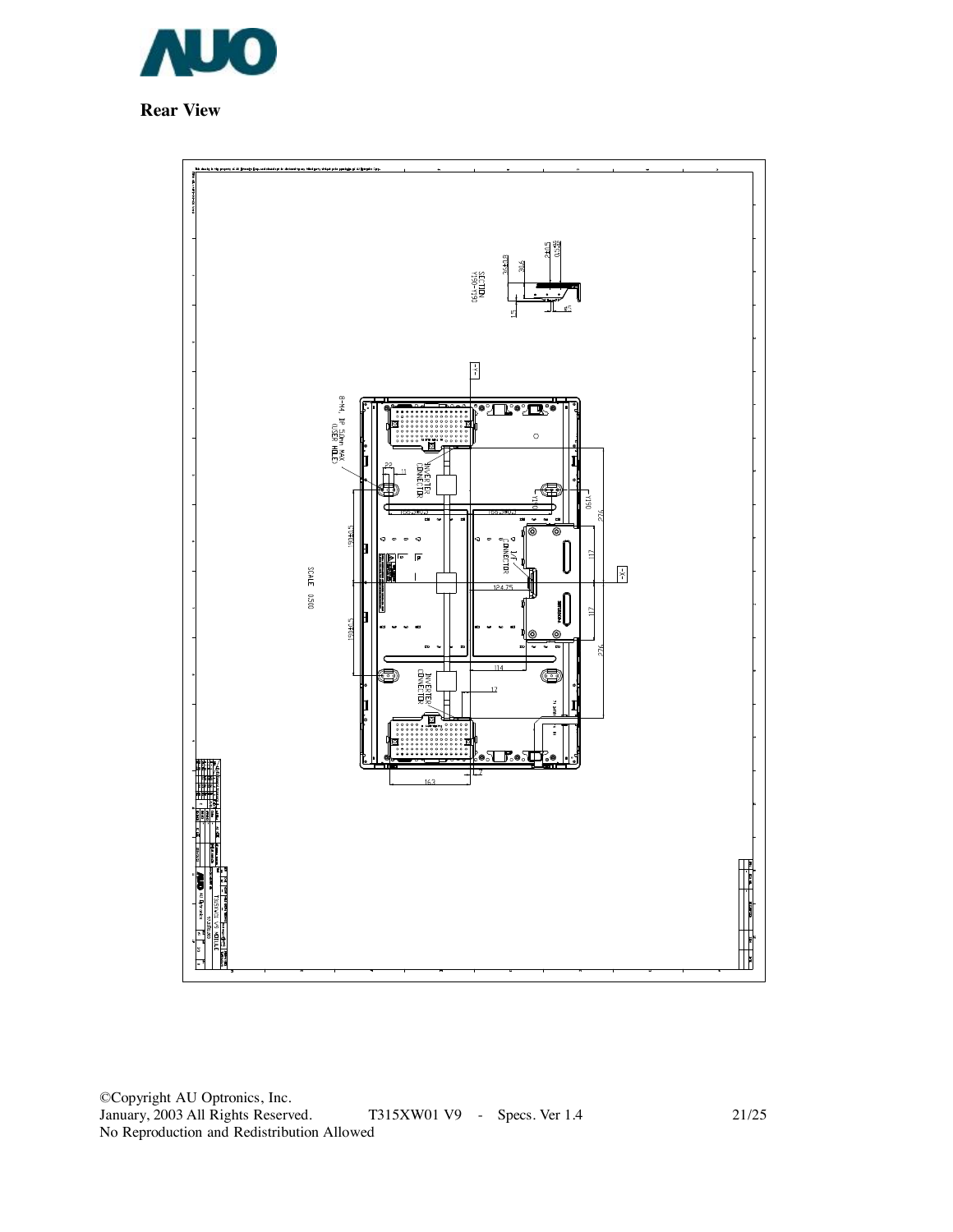

# **6. Reliability**

Environment test condition

| No     | Test Item                         | Condition                                                                                                                   |
|--------|-----------------------------------|-----------------------------------------------------------------------------------------------------------------------------|
| 1      | High temperature storage test     | Ta= $60^{\circ}$ C<br>240h                                                                                                  |
| 2      | Low temperature storage test      | Ta= $-20^{\circ}$ C 240h                                                                                                    |
| 3      | High temperature operation test   | Ta=50℃ 80%RH 240h                                                                                                           |
| 4      | Low temperature operation test    | $Ta=0^{\circ}C$<br>240h                                                                                                     |
| 5      | Vibration test<br>(non-operating) | Wave form: random<br>Vibration level: 1.0G RMS<br>Bandwidth: 10-500Hz<br>Duration: X, Y, Z 20min<br>One time each direction |
| 6      | Shock test<br>(non-operating)     | Shock level: 100G<br>Waveform: half since wave, 2ms<br>Direction: $\pm X$ , $\pm Y$ , $\pm Z$<br>One time each direction    |
| $\tau$ | Vibration test<br>(with carton)   | Random<br>Vibration:10~200Hz,1.5G,30minutes<br>in each X, Y, Z direction                                                    |
| 8      | Drop test<br>(with carton)        | Height: 53.3cm<br>1 corner, 3 edges, 6 surfaces<br>$(ASTMD4169-I)$                                                          |
|        |                                   |                                                                                                                             |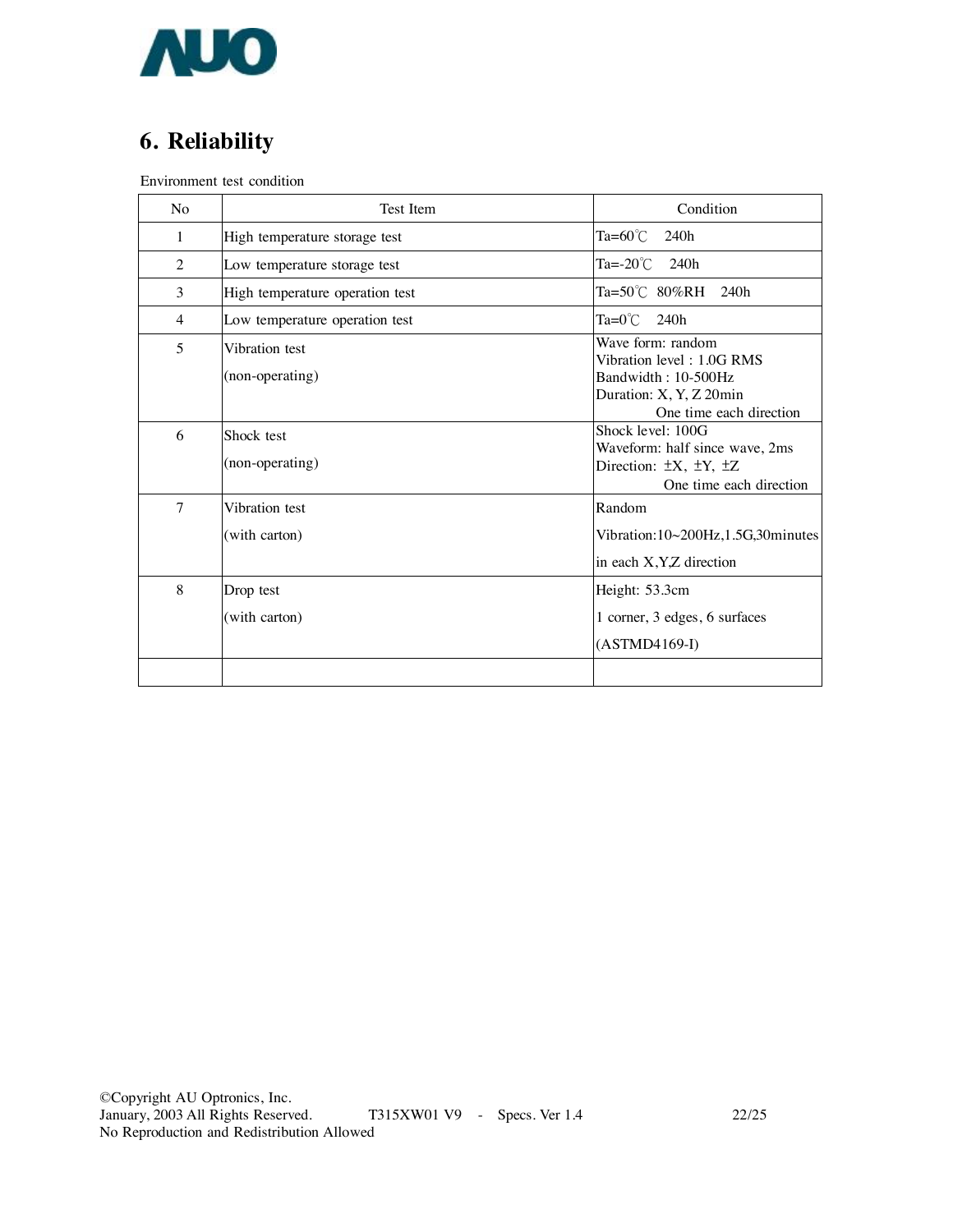

## **7. International Standard**

#### **7-1. Safety**

(1) UL1950 Third Edition, Underwriters Laboratories, Inc. Jan. 28, 1995

Standard for Safety of Information Technology Equipment Including electrical Business Equipment.

(2) CAN/CSA C22.2 No. 950-95/60950 Third Edition, Canadian Standards Association,

Standard for Safety of Information Technology Equipment Including Electrical Business Equipment.

(3) EN60950 : 1992+A2: 1993+A2: 1993+C3: 1995+A4: 1997+A11: 1997

IEC 950: 1991+A1: 1992+A2: 1993+C3: 1995+A4:1996

European Committee for Electrotechnical Standardization (CENELEC)

EUROPEAN STANDARD for Safety of Information Technology Equipment Including Electrical Business Equipment.

#### **7-2. EMC**

- a) ANSI C63.4 "Methods of Measurement of Radio-Noise Emissions from Low-Voltage Electrical and Electrical Equipment in the Range of 9kHz to 40GHz. "American National standards Institute(ANSI), 1992
- b) C.I.S.P.R "Limits and Methods of Measurement of Radio Interface Characteristics of Information Technology Equipment." International Special committee on Radio Interference.
- c) EN 55022 "Limits and Methods of Measurement of Radio Interface Characteristics of Information Technology Equipment." European Committee for Electrotechnical Standardization. (CENELEC), 1998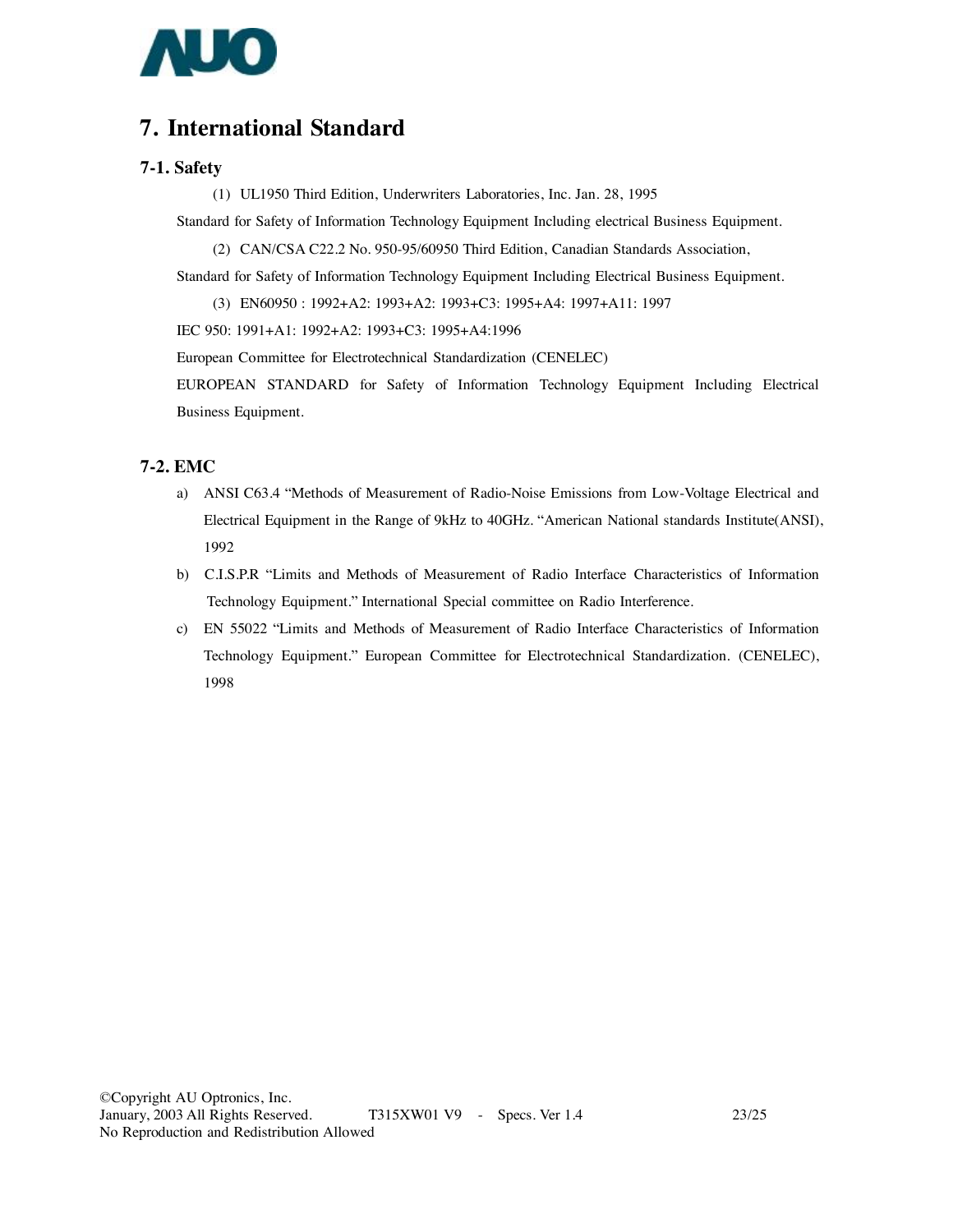

# **8. Packing**

Label : 83mm \* 23mm

 $\displaystyle\frac{\displaystyle\left|\prod_{i=1}^n\prod_{i=1}^n\prod_{j=1}^n\prod_{j=1}^n\prod_{j=1}^n\prod_{j=1}^n\prod_{j=1}^n\prod_{j=1}^n\prod_{j=1}^n\prod_{j=1}^n\prod_{j=1}^n\prod_{j=1}^n\prod_{j=1}^n\prod_{j=1}^n\prod_{j=1}^n\prod_{j=1}^n\prod_{j=1}^n\prod_{j=1}^n\prod_{j=1}^n\prod_{j=1}^n\prod_{j=1}^n\prod_{j=1}^n\prod_{j=1}^n\prod_{$ THE REPORT OF RESIDENCE AND DESCRIPTION OF REAL PROPERTY.

Carton Label : 80mm \* 40mm

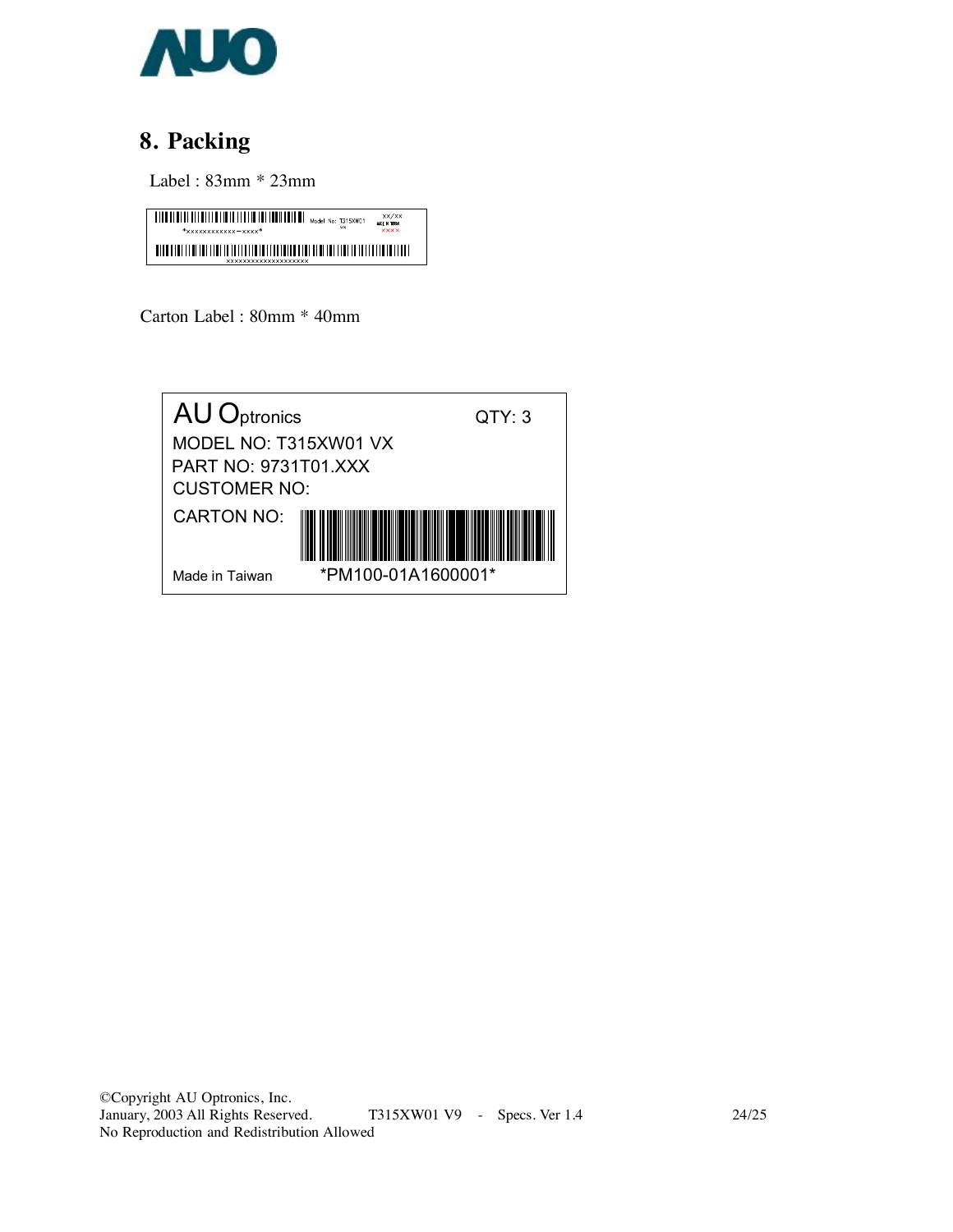

Carton :

3pcs Modules





947(L)mm \* 290(W)mm \* 595(H)mm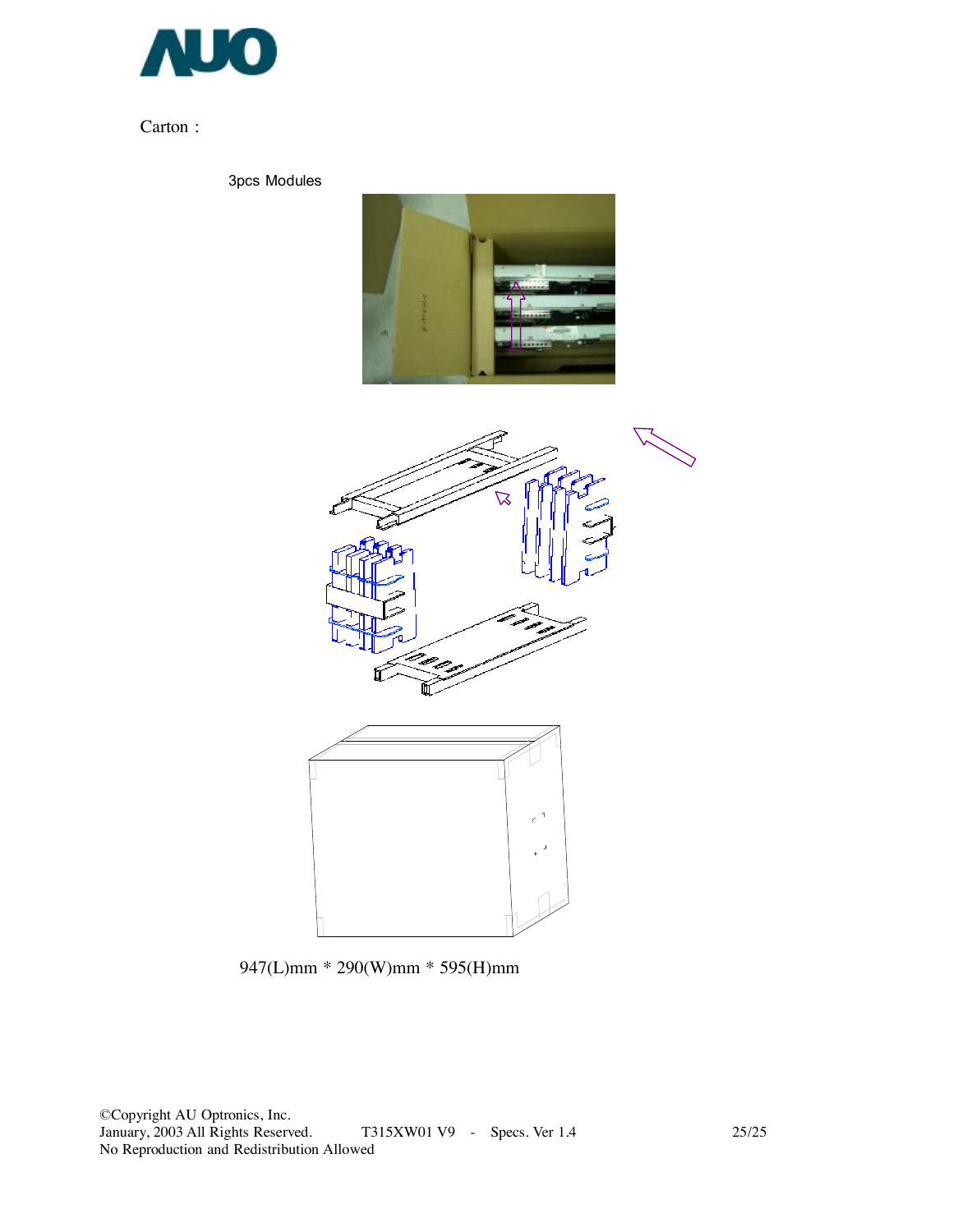

## **9. PRECAUTIONS**

Please pay attention to the followings when you use this TFT LCD module.

#### **9-1 MOUNTING PRECAUTIONS**

(1) You must mount a module using holes arranged in four corners or four sides.

(2) You should consider the mounting structure so that uneven force (ex. Twisted stress) is not applied to module. And the case on which a module is mounted should have sufficient strength so that external force is not transmitted directly to the module.

(3) Please attach the surface transparent protective plate to the surface in order to protect the polarizer. Transparent protective plate should have sufficient strength in order to the resist external force.

- (4) You should adopt radiation structure to satisfy the temperature specification.
- (5) Acetic acid type and chlorine type materials for the cover case are not desirable because the former generates corrosive gas of attacking the polarizer at high temperature and the latter causes circuit break by electro-chemical reaction.
- (6) Do not touch, push or rub the exposed polarizers with glass, tweezers or anything harder than HB pencil lead. And please do not rub with dust clothes with chemical treatment. Do not touch the surface of polarizer for bare hand or greasy cloth. (Some cosmetics are detrimental to the polarizer.)
- (7) When the surface becomes dusty, please wipe gently with absorbent cotton or other soft materials like chamois soaks with petroleum benzene. Normal-hexane is recommended for cleaning the adhesives used to attach front/ rear polarizers. Do not use acetone, toluene and alcohol because they cause chemical damage to the polarizer.
- (8) Wipe off saliva or water drops as soon as possible. Their long time contact with polarizer causes deformations and color fading.
- (9) Do not open the case because inside circuits do not have sufficient strength.

#### **9-2 OPERATING PRECAUTIONS**

- (1) The spike noise causes the mis-operation of circuits. It should be lower than following voltage: V=±200mV(Over and under shoot voltage)
- (2) Response time depends on the temperature. (In lower temperature, it becomes longer..)
- (3) Brightness depends on the temperature. (In lower temperature, it becomes lower.) And in lower temperature, response time (required time that brightness is stable after turned on) becomes longer.
- (4) Be careful for condensation at sudden temperature change. Condensation makes damage to polarizer or electrical contacted parts. And after fading condensation, smear or spot will occur.
- (5) When fixed patterns are displayed for a long time, remnant image is likely to occur.
- (6) Module has high frequency circuits. Sufficient suppression to the electromagnetic interference shall be done by system manufacturers. Grounding and shielding methods may be important to minimize the interface.